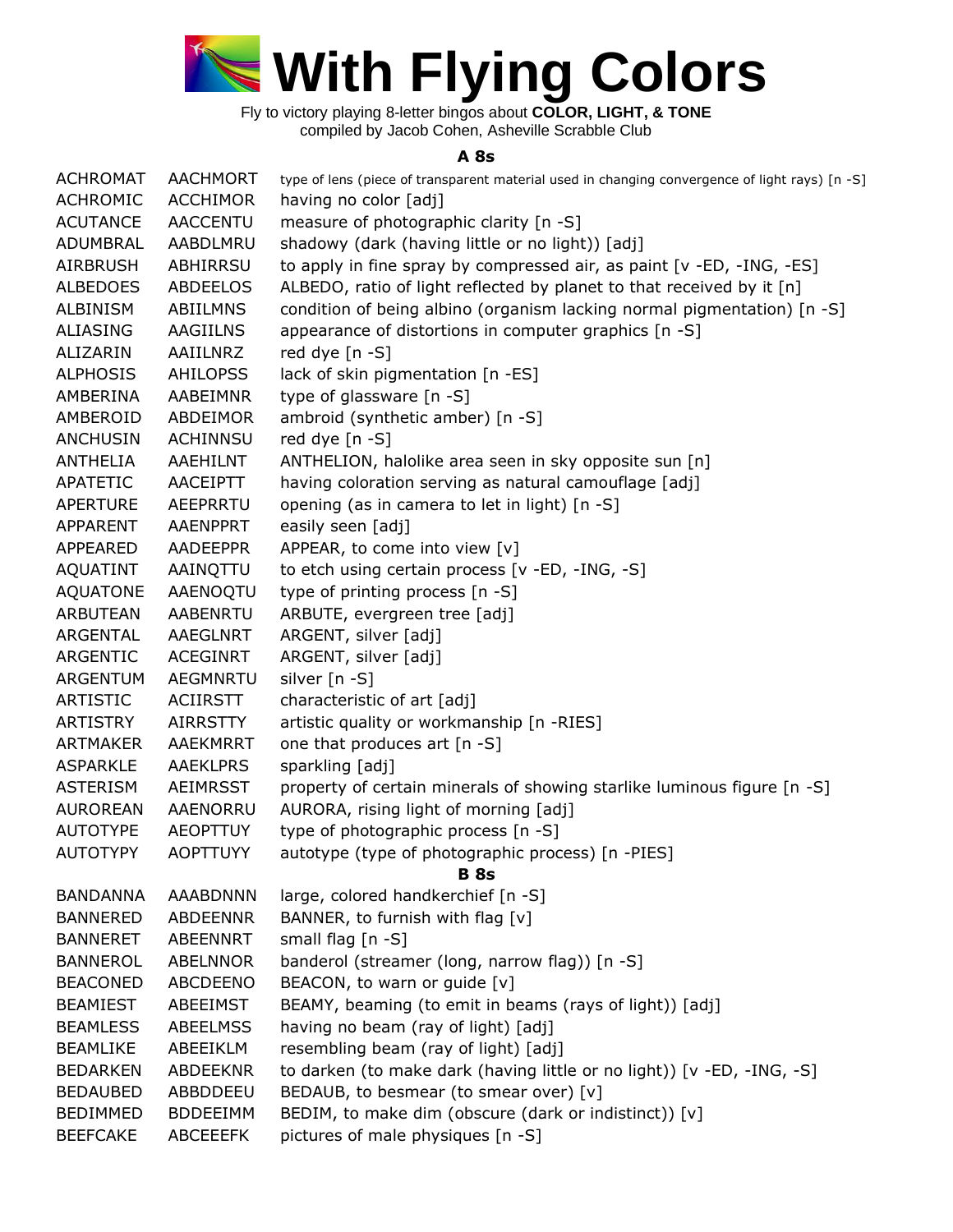

| <b>BENDAYED</b> | <b>ABDDEENY</b> | BENDAY, to reproduce using certain process [v]                                           |
|-----------------|-----------------|------------------------------------------------------------------------------------------|
| <b>BERYLINE</b> | <b>BEEILNRY</b> | BERYL, green mineral [adj]                                                               |
| <b>BESCORCH</b> | <b>BCCEHORS</b> | to scorch (to burn slightly so as to alter color or taste) [v -ED, -ING, -ES]            |
| <b>BESHADOW</b> | <b>ABDEHOSW</b> | to cast shadow on [v -ED, -ING, -S]                                                      |
| <b>BICHROME</b> | <b>BCEHIMOR</b> | two-colored [adj]                                                                        |
| <b>BICOLOUR</b> | <b>BCILOORU</b> | bicolor (something having two colors) [n -S]                                             |
| <b>BIOSCOPE</b> | <b>BCEIOOPS</b> | early movie projector [n -S]                                                             |
| <b>BISTERED</b> | <b>BDEEIRST</b> | BISTER, brown pigment [adj]                                                              |
| <b>BITEWING</b> | <b>BEGIINTW</b> | dental X-ray film [n -S]                                                                 |
| <b>BLACKEST</b> | <b>ABCEKLST</b> | BLACK, being of darkest color [adj]                                                      |
| <b>BLACKING</b> | <b>ABCGIKLN</b> | black shoe polish [n -S] / BLACK, to make black [v]                                      |
| <b>BLACKISH</b> | <b>ABCHIKLS</b> | somewhat black [adj]                                                                     |
| <b>BLANCHED</b> | <b>ABCDEHLN</b> | BLANCH, to whiten (to make white (of color of pure snow)) [v]                            |
| <b>BLANCHES</b> | <b>ABCEHLNS</b> | BLANCH, to whiten (to make white (of color of pure snow)) [v]                            |
| <b>BLEACHED</b> | ABCDEEHL        | BLEACH, to whiten (to make white (of color of pure snow)) [v]                            |
| <b>BLEACHER</b> | <b>ABCEEHLR</b> | one that bleaches [n -S]                                                                 |
| <b>BLEACHES</b> | <b>ABCEEHLS</b> | BLEACH, to whiten (to make white (of color of pure snow)) [v]                            |
| <b>BLEAKEST</b> | ABEEKLST        | BLEAK, dreary [adj]                                                                      |
| <b>BLEAKISH</b> | ABEHIKLS        | somewhat bleak (dreary) [adj]                                                            |
| <b>BLEAREST</b> | <b>ABEELRST</b> | BLEAR, dim (obscure (dark or indistinct)) [adj]                                          |
| <b>BLEARIER</b> | ABEEILRR        | BLEARY, dreary [adj]                                                                     |
| <b>BLEARING</b> | ABEGILNR        | BLEAR, to dim (to make dim (obscure (dark or indistinct))) [v]                           |
| <b>BLONDEST</b> | <b>BDELNOST</b> | BLOND, light-colored [adj]                                                               |
| <b>BLONDINE</b> | <b>BDEILNNO</b> | to bleach hair blond [v -D, -NING, -S]                                                   |
| <b>BLONDISH</b> | <b>BDHILNOS</b> | somewhat blond [adj]                                                                     |
| <b>BLOODIED</b> | <b>BDDEILOO</b> | BLOODY, to make bloody [v]                                                               |
| <b>BLOODIER</b> | <b>BDEILOOR</b> | BLOODY, stained with blood [adj]                                                         |
| <b>BLOODIES</b> | <b>BDEILOOS</b> | BLOODY, to make bloody [v]                                                               |
| <b>BLOODILY</b> | <b>BDILLOOY</b> | in bloody (stained with blood) manner [adv]                                              |
| <b>BLOODING</b> | <b>BDGILNOO</b> | BLOOD, to stain with blood (fluid circulated by heart) [v] / fox hunting ceremony [n -S] |
| <b>BLOODRED</b> | <b>BDDELOOR</b> | of color of blood [adj]                                                                  |
| <b>BLUEBACK</b> | ABBCEKLU        | bird or fish having bluish back [n -S]                                                   |
| <b>BLUEBALL</b> | ABBELLLU        | medicinal herb [n -S]                                                                    |
| <b>BLUEBEAT</b> | ABBEELTU        | ska (popular music of Jamaica) [n -S]                                                    |
| <b>BLUEBELL</b> | <b>BBEELLLU</b> | flowering plant [n -S]                                                                   |
| <b>BLUEBILL</b> | <b>BBEILLLU</b> | scaup duck [n -S]                                                                        |
| <b>BLUEBIRD</b> | <b>BBDEILRU</b> | songbird (bird that utters musical call) [n -S]                                          |
| <b>BLUEBOOK</b> | <b>BBEKLOOU</b> | examination booklet [n -S]                                                               |
| <b>BLUECOAT</b> | ABCELOTU        | police officer [n -S]                                                                    |
| <b>BLUEFISH</b> | <b>BEFHILSU</b> | marine fish [n -ES]                                                                      |
| <b>BLUEGILL</b> | <b>BEGILLLU</b> | edible sunfish [n -S]                                                                    |
| <b>BLUEHEAD</b> | ABDEEHLU        | marine fish [n -S]                                                                       |
| <b>BLUEJACK</b> | ABCEJKLU        | oak tree [n -S]                                                                          |
| <b>BLUELINE</b> | <b>BEEILLNU</b> | line that divides hockey rink [n -S]                                                     |
| <b>BLUENESS</b> | <b>BEELNSSU</b> | state of being blue (having color of clear sky) [n -ES]                                  |
| <b>BLUENOSE</b> | <b>BEELNOSU</b> | puritanical person [n -S]                                                                |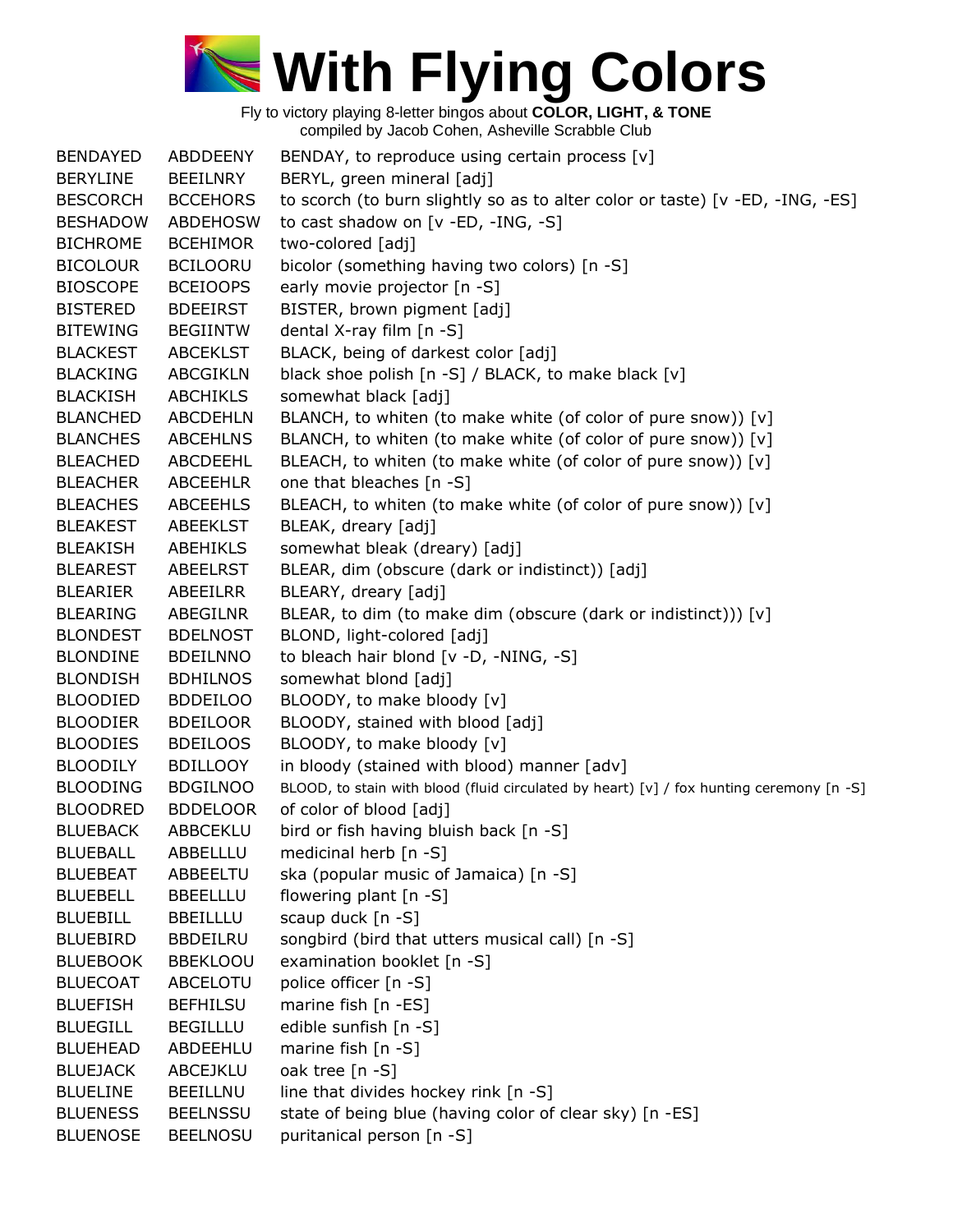

| <b>BLUESIER</b> | <b>BEEILRSU</b> | BLUESY, resembling blues (musical form) [adj]                         |
|-----------------|-----------------|-----------------------------------------------------------------------|
| <b>BLUESMAN</b> | <b>ABELMNSU</b> | one who plays blues [n -MEN]                                          |
| <b>BLUESTEM</b> | <b>BEELMSTU</b> | prairie grass [n -S]                                                  |
| <b>BLUETICK</b> | <b>BCEIKLTU</b> | hunting dog [n -S]                                                    |
| <b>BLUEWEED</b> | <b>BDEEELUW</b> | bristly weed [n -S]                                                   |
| <b>BLUEWOOD</b> | <b>BDELOOUW</b> | shrub (low, woody plant) [n -S]                                       |
| <b>BLUSHFUL</b> | <b>BFHLLSUU</b> | of red color [adj]                                                    |
| <b>BLUSHING</b> | <b>BGHILNSU</b> | BLUSH, to become red [v]                                              |
| <b>BOUILLON</b> | <b>BILLNOOU</b> | clear broth [n -S]                                                    |
| <b>BOXBERRY</b> | <b>BBEORRXY</b> | evergreen plant [n -RIES]                                             |
| <b>BRAZILIN</b> | ABIILNRZ        | chemical compound used in dying [n -S]                                |
| <b>BRIGHTEN</b> | <b>BEGHINRT</b> | to make bright (emitting much light) [v -ED, -ING, -S]                |
| <b>BRIGHTER</b> | <b>BEGHIRRT</b> | BRIGHT, emitting much light [adj]                                     |
| <b>BRIGHTLY</b> | <b>BGHILRTY</b> | BRIGHT, emitting much light [adv]                                     |
| BRINDLED        | <b>BDDEILNR</b> | streaked [adj]                                                        |
| <b>BRONZIER</b> | <b>BEINORRZ</b> | BRONZY, of brownish color [adj]                                       |
| <b>BRONZING</b> | <b>BGINNORZ</b> | brownish coloring [n -S] / BRONZE, to make brown or tan [v]           |
| <b>BROWNIER</b> | <b>BEINORRW</b> | BROWNY, somewhat brown [adj]                                          |
| <b>BROWNING</b> | <b>BGINNORW</b> | brown flour used for coloring gravy [n -S] / BROWN, to make brown [v] |
| <b>BROWNISH</b> | <b>BHINORSW</b> | somewhat brown [adj]                                                  |
| <b>BRUISING</b> | <b>BGIINRSU</b> | BRUISE, to injure without breaking surface of skin [v]                |
| <b>BRUNETTE</b> | <b>BEENRTTU</b> | dark-haired female [n -S]                                             |
| <b>BUFFABLE</b> | ABBEFFLU        | BUFF to polish [adj]                                                  |
| <b>BUFFIEST</b> | <b>BEFFISTU</b> | BUFFY, of yellowish-brown color [adj]                                 |
|                 |                 | C <sub>8s</sub>                                                       |
| <b>CAESIOUS</b> | ACEIOSSU        | bluish green [adj]                                                    |
| <b>CALAMATA</b> | AAAACLMT        | kalamata (black olive grown in Greece) [n -S]                         |
| <b>CALATHEA</b> | AAACEHLT        | plant with colorful leaves [n -S]                                     |
| <b>CALOTYPE</b> | <b>ACELOPTY</b> | type of photograph [n -S]                                             |
| CANEWARE        | <b>AACEENRW</b> | yellowish stoneware [n -S]                                            |
| CANITIES        | <b>ACEIINST</b> | turning gray of hair [n]                                              |
| CARDINAL        | <b>AACDILNR</b> | bright red bird [n -S]                                                |
| <b>CAROTENE</b> | <b>ACEENORT</b> | plant pigment [n -S]                                                  |
| CARROTIN        | <b>ACINORRT</b> | carotene (plant pigment) [n -S]                                       |
| <b>CASSIOPE</b> | <b>ACEIOPSS</b> | evergreen shrub [n -S]                                                |
| <b>CATECHIN</b> | <b>ACCEHINT</b> | chemical used in dyeing [n -S]                                        |
| <b>CEDARIER</b> | <b>ACDEEIRR</b> | CEDARY, CEDAR, evergreen tree [adj]                                   |
|                 | ACEELNRU        | blue color [n -S]                                                     |
| <b>CERULEAN</b> | <b>ACEHIKLR</b> |                                                                       |
| <b>CHALKIER</b> |                 | CHALKY, resembling chalk (soft limestone) [v]                         |
| <b>CHALKING</b> | <b>ACGHIKLN</b> | CHALK, to mark with chalk (soft limestone) [v]                        |
| <b>CHANTAGE</b> | <b>AACEGHNT</b> | blackmail [n -S]                                                      |
| <b>CHAPPING</b> | <b>ACGHINPP</b> | CHAP, to split, crack, or redden [v]                                  |
| CHARCOAL        | <b>AACCHLOR</b> | to blacken with charcoal (dark, porous carbon) [v -ED, -ING, -S]      |
| <b>CHARRIER</b> | <b>ACEHIRRR</b> | CHARRY, resembling charcoal [adj]                                     |
| <b>CHERRIER</b> | <b>CEEHIRRR</b> | CHERRY, of light red color [adj]                                      |
| <b>CHLOASMA</b> | <b>AACHLMOS</b> | skin discoloration [n -S or -TA]                                      |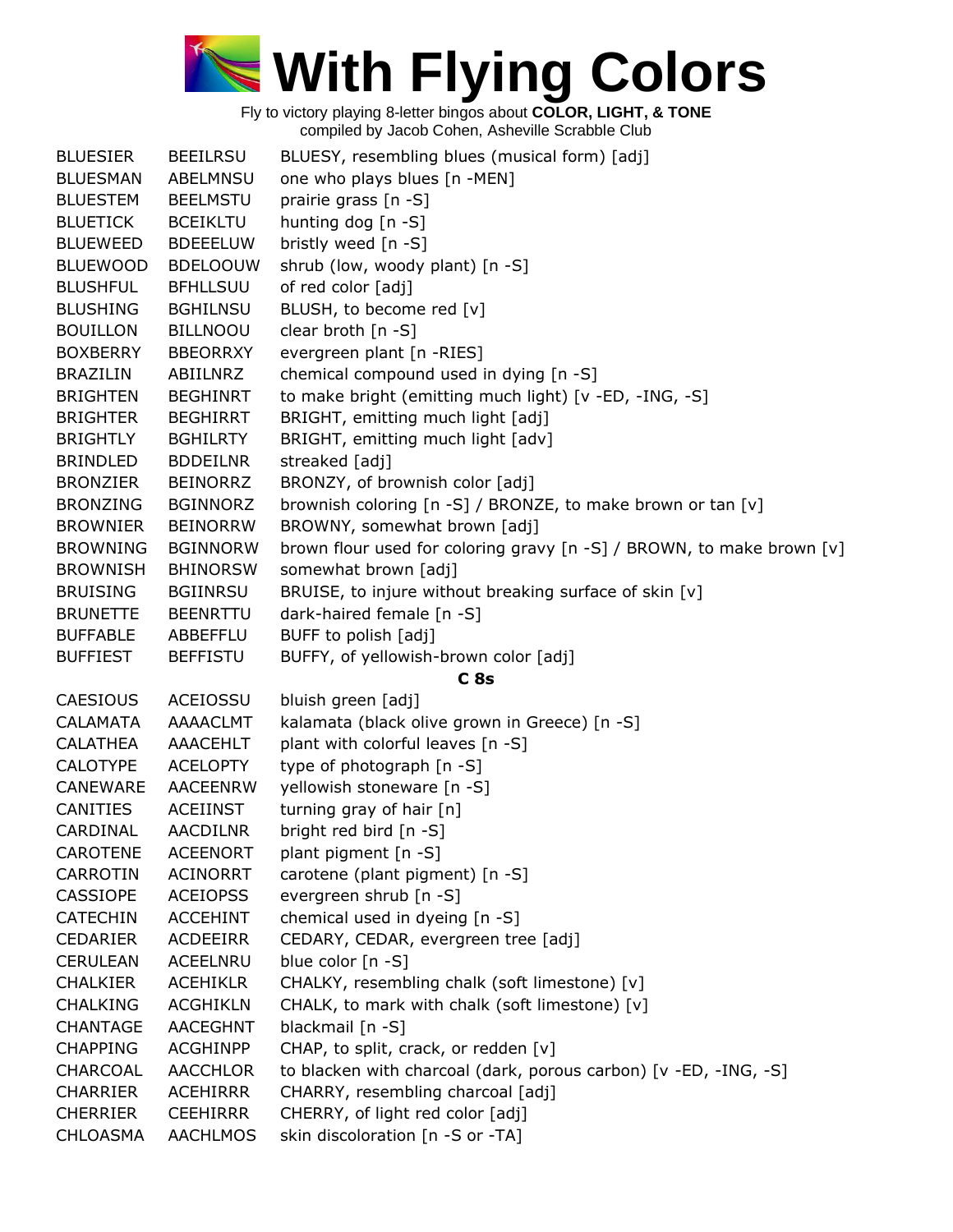

| <b>CITREOUS</b> | <b>CEIORSTU</b> | having lemonlike color [adj]                                                                     |
|-----------------|-----------------|--------------------------------------------------------------------------------------------------|
| <b>CLAYBANK</b> | AABCKLNY        | yellow-brown color [n -S]                                                                        |
| <b>CLUBMOSS</b> | <b>BCLMOSSU</b> | green plant resembling large moss [n -ES]                                                        |
| <b>COALFISH</b> | <b>ACFHILOS</b> | blackish fish [n -ES]                                                                            |
| <b>COALSACK</b> | <b>AACCKLOS</b> | dark region of Milky Way [n -S]                                                                  |
| <b>COCKCROW</b> | <b>CCCKOORW</b> | daybreak (first appearance of light in morning) [n -S]                                           |
| <b>COCOPLUM</b> | <b>CCLMOOPU</b> | evergreen shrub [n -S]                                                                           |
| <b>COLLYING</b> | <b>CGILLNOY</b> | COLLY, to blacken with coal dust [v]                                                             |
| <b>COLORADO</b> | <b>ACDLOOOR</b> | of medium strength and color-used of cigars [adj]                                                |
| <b>COLORANT</b> | <b>ACLNOORT</b> | pigment or dye [n -S]                                                                            |
| <b>COLORFUL</b> | <b>CFLLOORU</b> | full of color [adj]                                                                              |
| <b>COLORING</b> | <b>CGILNOOR</b> | appearance in regard to color [n -S] / COLOR, to give color (visual attribute of objects) to [v] |
| <b>COLORISE</b> | <b>CEILOORS</b> | to colorize (to give color to black-and-white film) [v -D, -SING, -S]                            |
| <b>COLORISM</b> | <b>CILMOORS</b> | coloring (appearance in regard to color) [n -S]                                                  |
| <b>COLORIST</b> | <b>CILOORST</b> | person skilled in use of color [n -S]                                                            |
| <b>COLORIZE</b> | <b>CEILOORZ</b> | to give color to black-and-white film [v -D, -ZING, -S]                                          |
| <b>COLORMAN</b> | <b>CELMNOOR</b> | sportscaster who provides commentary during game [n -MEN]                                        |
| <b>COLORWAY</b> | <b>ACLOORWY</b> | arrangement of colors [n -S]                                                                     |
| <b>COLOURED</b> | CDELOORU        | COLOUR, to color (to give color (visual attribute of objects) to) [v]                            |
| <b>COLOURER</b> | <b>CELOORRU</b> | colorer (one that colors (to give color (visual attribute of objects) to)) [n -S]                |
| <b>CONTRAST</b> | <b>ACNORSTT</b> | to place in opposition to set off differences [v -ED, -ING, -S]                                  |
| <b>COPPERAS</b> | <b>ACEOPPRS</b> | compound used in making inks [-ES]                                                               |
| <b>CORDOVAN</b> | <b>ACDNOORV</b> | fine leather [n -S]                                                                              |
| <b>CRAYONED</b> | <b>ACDENORY</b> |                                                                                                  |
|                 |                 | CRAYON, to use drawing implement [v]                                                             |
| <b>CRAYONER</b> | <b>ACENORRY</b> | one that crayons (to use drawing implement) [n -S]                                               |
| CROCEINE        | <b>CCEEINOR</b> | crocein (red dye) [n -S]                                                                         |
| <b>CUPELING</b> | <b>CEGILNPU</b> | CUPEL, to refine gold or silver in cuplike vessel [v]                                            |
| <b>CUPELLED</b> | <b>CDEELLPU</b> | CUPEL, to refine gold or silver in cuplike vessel [v]                                            |
| <b>CUPELLER</b> | <b>CEELLPRU</b> | one that cupels (to refine gold or silver in cuplike vessel) [n -S]                              |
| <b>CURCUMIN</b> | <b>CCIMNRUU</b> | coloring ingredient of spice turmeric [n -S]                                                     |
| <b>CYANOSED</b> | <b>ACDENOSY</b> | CYANOSIS, bluish discoloration of skin [adj]                                                     |
| <b>CYANOSIS</b> | <b>ACINOSSY</b> | bluish discoloration of skin [n -SES]                                                            |
| <b>CYANOTIC</b> | <b>ACCINOTY</b> | CYANOSIS, bluish discoloration of skin [adj]                                                     |
|                 |                 | <b>D</b> 8s                                                                                      |
| <b>DALTONIC</b> | ACDILNOT        | pertaining to form of color blindness [adj]                                                      |
| <b>DARKENED</b> | <b>ADDEEKNR</b> | DARKEN, to make dark (having little or no light) [v]                                             |
| <b>DARKENER</b> | <b>ADEEKNRR</b> | one that darkens (to make dark (having little or no light)) [n -S]                               |
| <b>DARKLIER</b> | <b>ADEIKLRR</b> | DARKLY, in dark manner [adv]                                                                     |
| <b>DARKLING</b> | <b>ADGIKLNR</b> | dark [n -S] / DARKLE, to become dark [v]                                                         |
| <b>DARKNESS</b> | <b>ADEKNRSS</b> | state of being dark (having little or no light) [n -ES]                                          |
| <b>DARKSOME</b> | <b>ADEKMORS</b> | dark (having little or no light) [adj]                                                           |
| <b>DAUBRIES</b> | ABDEIRSU        | DAUBRY, daubery (bad or inexpert painting) [n]                                                   |
| <b>DAYBREAK</b> | AABDEKRY        | first appearance of light in morning [n -S]                                                      |
| DAYLIGHT        | <b>ADGHILTY</b> | to illuminate with light of day [v -ED or -IT, -ING, -S]                                         |
| <b>DAZZLING</b> | ADGILNZZ        | DAZZLE, to blind by bright light [v]                                                             |
| <b>DECOLOUR</b> | CDELOORU        | to decolor (to deprive of color) [v -ED, -ING, -S]                                               |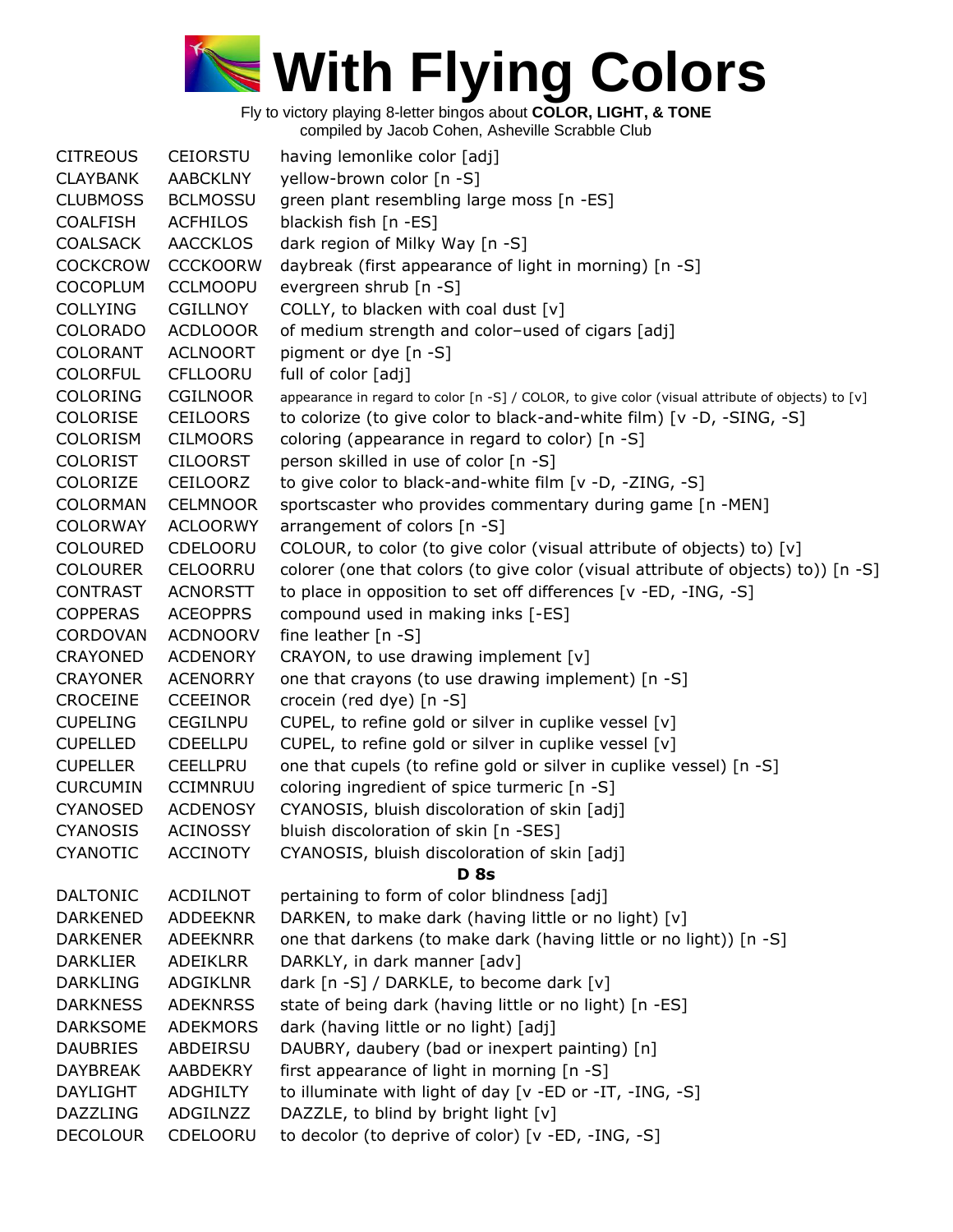

| <b>DEFOGGED</b> | <b>DDEEFGGO</b> | DEFOG, to remove fog from [v]                                       |
|-----------------|-----------------|---------------------------------------------------------------------|
| <b>DEFOGGER</b> | <b>DEEFGGOR</b> | one that defogs (to remove fog from) [v]                            |
| <b>DELUSTER</b> | <b>DEELRSTU</b> | to lessen sheen of [v -ED, -ING, -S]                                |
| <b>DEMERARA</b> | AADEEMRR        | coarse light-brown sugar [n -S]                                     |
| <b>DEPICTED</b> | <b>CDDEEIPT</b> | DEPICT, to portray [v]                                              |
| <b>DEPICTER</b> | <b>CDEEIPRT</b> | one that depicts (to portray) [n -S]                                |
| <b>DEPICTOR</b> | <b>CDEIOPRT</b> | depicter (one that depicts (to portray)) [n -S]                     |
| <b>DEPOLISH</b> | <b>DEHILOPS</b> | to remove gloss or polish of [v -ED, -ING, -ES]                     |
| <b>DIAMANTE</b> | AADEIMNT        | sparkling decoration [n -S]                                         |
| <b>DICHROIC</b> | <b>CCDHIIOR</b> | having two colors [adj]                                             |
| <b>DIFFUSER</b> | <b>DEFFIRSU</b> | one that diffuses (to spread widely and thinly) [n -S]              |
| <b>DIFFUSOR</b> | <b>DFFIORSU</b> | diffuser (one that diffuses (to spread widely and thinly)) [n -S]   |
| <b>DIMMABLE</b> | ABDEILMM        | capable of being dimmed (to obscure) [adj]                          |
| <b>DISCOLOR</b> | <b>CDILOORS</b> | to alter color of [v -ED, -ING, -S]                                 |
| <b>DOBLONES</b> | <b>BDELNOOS</b> | DOBLON, former gold coin of Spain and Spanish America [n]           |
| <b>DOUBLOON</b> | <b>BDLNOOOU</b> | former Spanish gold coin [n -S]                                     |
| <b>DRUMLIER</b> | DEILMRRU        | DRUMLY, dark and gloomy [adj]                                       |
| <b>DUBONNET</b> | <b>BDENNOTU</b> | red color [n -S]                                                    |
| <b>DUSKIEST</b> | <b>DEIKSSTU</b> | DUSKY, somewhat dark [adj]                                          |
| <b>DYESTUFF</b> | <b>DEFFSTUY</b> | dye $[n - S]$                                                       |
| <b>DYEWOOD</b>  | <b>DDEOOWY</b>  | wood from which dye is extracted [n -S]                             |
|                 |                 | E <sub>8s</sub>                                                     |
| <b>EBONITE</b>  | <b>BEEINOT</b>  | hard rubber [n -S]                                                  |
| <b>ECLIPSER</b> | <b>CEEILPRS</b> | one that eclipses (to obscure) [n -S]                               |
| <b>EGLOMISE</b> | <b>EEGILMOS</b> | made of glass with painted picture on back [adj]                    |
| <b>ELECTRUM</b> | <b>CEELMRTU</b> | alloy of gold and silver [n -S]                                     |
| <b>EMBLAZON</b> | ABELMNOZ        | to decorate with brilliant colors [v -ED, -ING, -S]                 |
| <b>EMBLEMED</b> | <b>BDEEELMM</b> | EMBLEM, to represent with emblem (graphical symbol) [v]             |
| <b>EMBRUING</b> | <b>BEGIMNRU</b> | EMBRUE, to imbrue (to stain (to discolor or dirty)) [v]             |
| <b>EMPURPLE</b> | EELMPPRU        | to tinge with purple [v -D, -LING, -S]                              |
| <b>ENAMELED</b> | ADEEELMN        | ENAMEL, to cover with hard, glossy surface [v]                      |
| <b>ENAMELER</b> | AEEELMNR        | one that enamels (to cover with hard, glossy surface) [n -S]        |
| <b>ENGILDED</b> | <b>DDEEGILN</b> | ENGILD, to brighten (to make bright (emitting much light)) [v]      |
| <b>ENHALOED</b> | <b>ADEEHLNO</b> | ENHALO, to surround with halo (ring of light) [v]                   |
| <b>ENLARGER</b> | <b>AEEGLNRR</b> | device used to enlarge photographs [n -S]                           |
| <b>ENTRESOL</b> | <b>EELNORST</b> | mezzanine $[n -S]$                                                  |
| <b>EPISCOPE</b> | <b>CEEIOPPS</b> | type of projector [n -S]                                            |
| ERADIATE        | AADEEIRT        | to radiate (to emit rays) [v -D, -TING, -S]                         |
| <b>ERYTHEMA</b> | <b>AEEHMRTY</b> | redness of skin [n -S]                                              |
| <b>ERYTHRON</b> | <b>EHNORRTY</b> | bodily organ consisting of red blood cells [n -S]                   |
| <b>ETIOLATE</b> | AEEILOTT        | to whiten (to make white (of color of pure snow)) [v -D, -TING, -S] |
| <b>EUCALYPT</b> | <b>ACELPTUY</b> | evergreen tree [n -S]                                               |
| <b>EVENFALL</b> | <b>AEEFLLNV</b> | twilight (early evening light) [n -S]                               |
| <b>EYEBLACK</b> | <b>ABCEEKLY</b> | dark pigment applied under eyes [n -S]                              |
| <b>EYESHADE</b> | <b>ADEEEHSY</b> | visor for shading eyes [n -S]                                       |
| <b>EYESHINE</b> | <b>EEEHINSY</b> | reflection from eyes of some animals [n -S]                         |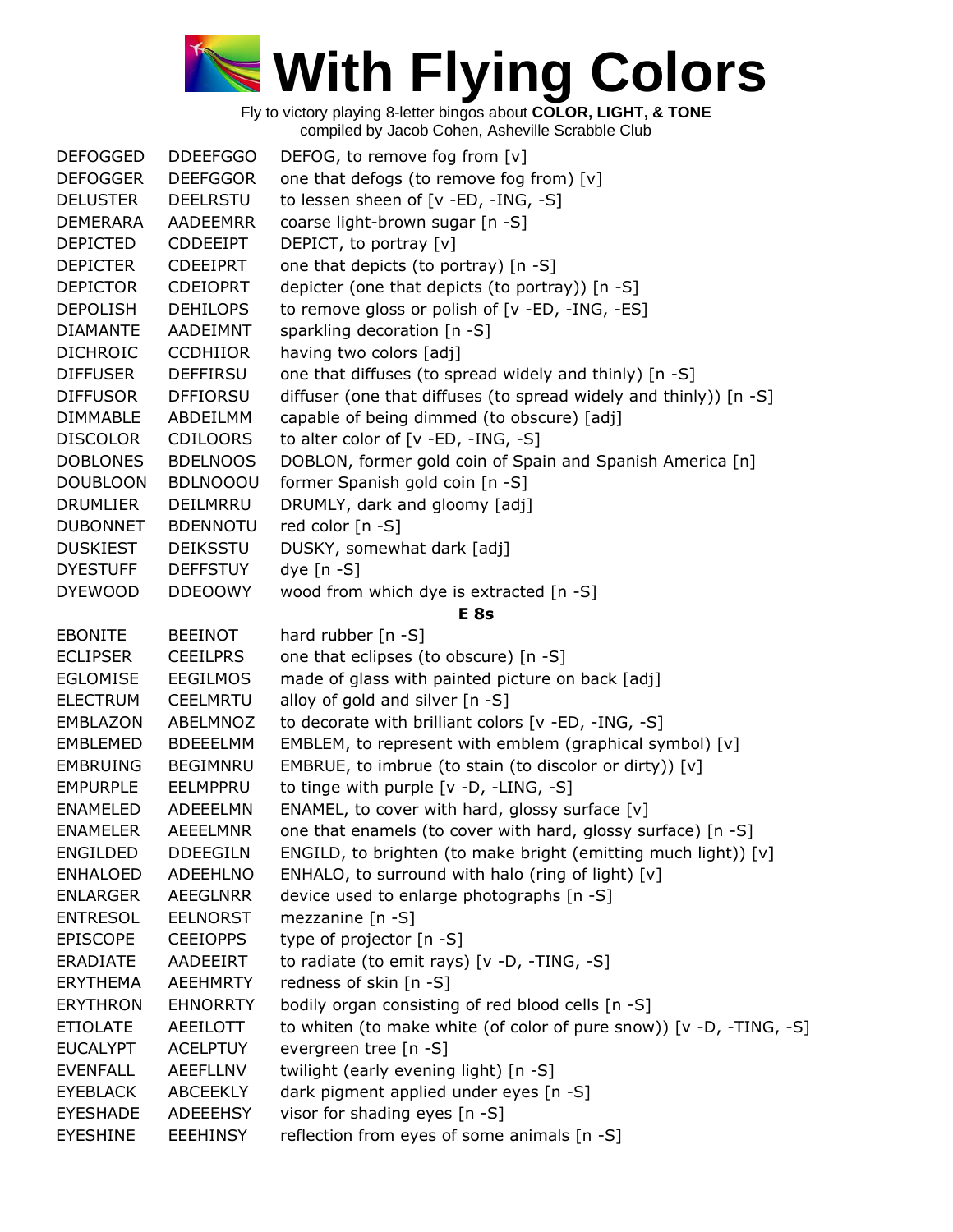

## **F 8s**

| <b>FADELESS</b>                    | <b>ADEEFLSS</b>             | not fading (to lose color or brightness) [adj]                                        |
|------------------------------------|-----------------------------|---------------------------------------------------------------------------------------|
| <b>FAINTEST</b>                    | <b>AEFINSTT</b>             | FAINT, lacking strength or vigor [adj]                                                |
| <b>FAINTISH</b>                    | AFHIINST                    | somewhat faint [adj]                                                                  |
| <b>FAROLITO</b>                    | <b>AFILOORT</b>             | candle in paper bag weighted with sand [n -S]                                         |
| <b>FASCIATE</b>                    | <b>AACEFIST</b>             | FASCIA, broad and distinct band of color [adj]                                        |
| <b>FAWNIEST</b>                    | <b>AEFINSTW</b>             | FAWNY, of yellowish-brown color [adj]                                                 |
| <b>FILMGOER</b>                    | <b>EFGILMOR</b>             | one that goes to see motion pictures [n -S]                                           |
| <b>FILMIEST</b>                    | <b>EFIILMST</b>             | FILMY, resembling or covered with film; hazy [adj]                                    |
| <b>FIREBALL</b>                    | ABEFILLR                    | luminous meteor [n -S]                                                                |
| <b>FIREBIRD</b>                    | <b>BDEFIIRR</b>             | brightly colored bird [n -S]                                                          |
| <b>FIREPINK</b>                    | <b>EFIIKNPR</b>             | flowering plant [n -S]                                                                |
| <b>FIREWORK</b>                    | <b>EFIKORRW</b>             | device for producing striking display of light or loud noise [n -S]                   |
| <b>FIREWORM</b>                    | <b>EFIMORRW</b>             | glowworm (luminous insect) [n -S]                                                     |
| <b>FIXATIVE</b>                    | AEFIITVX                    | substance for preserving paintings or drawings [n -S]                                 |
|                                    |                             | flaming torch $[-S, -X]$                                                              |
| <b>FLAMBEAU</b><br><b>FLASHGUN</b> | AABEFLMU<br><b>AFGHLNSU</b> |                                                                                       |
|                                    |                             | photographic apparatus [n -S]                                                         |
| <b>FLAXIEST</b>                    | <b>AEFILSTX</b>             | FLAXY, flaxen (of pale yellow color) [adj]                                            |
| <b>FLOODLIT</b>                    | <b>DFILLOOT</b>             | FLOODLIGHT, to illuminate by floodlight (light with broad beam) [v]                   |
| <b>FLORENCE</b>                    | <b>CEEFLNOR</b>             | florin (former gold coin of Europe) [n -S]                                            |
| <b>FLORIDLY</b>                    | <b>DFILLORY</b>             | FLORID, ruddy (having healthy, reddish color) [adv]                                   |
| <b>FLUSHEST</b>                    | <b>EFHLSSTU</b>             | FLUSH, ruddy (having healthy, reddish color) [adj]                                    |
| <b>FLUSHING</b>                    | <b>FGHILNSU</b>             | FLUSH, to blush (to become red) [v]                                                   |
| <b>FOCALISE</b>                    | <b>ACEFILOS</b>             | focalize (to focus) [v -D, -SING, -S]                                                 |
| <b>FOCALIZE</b>                    | ACEFILOZ                    | to focus $[v -D, ZING, -S]$                                                           |
| <b>FOCUSSED</b>                    | <b>CDEFOSSU</b>             | FOCUS, to bring to focus (point at which rays converge or from which they diverge [v] |
| <b>FOGLIGHT</b>                    | <b>FGGHILOT</b>             | motor-vehicle light used in foggy conditions [n -S]                                   |
| <b>FORENOON</b>                    | <b>EFNNOOOR</b>             | period of daylight before noon [n -S]                                                 |
| <b>FORESEER</b>                    | <b>EEEFORRS</b>             | one that foresees (to see in advance) [n -S]                                          |
| <b>FREAKING</b>                    | <b>AEFGIKNR</b>             | FREAK, to streak with color [v]                                                       |
| <b>FRESCOED</b>                    | <b>CDEEFORS</b>             | FRESCO, to paint on surface of plaster [v]                                            |
| <b>FRESCOER</b>                    | <b>CEEFORRS</b>             | one that frescoes (to paint on surface of plaster) [n -S]                             |
| <b>FRESCOES</b>                    | <b>CEEFORSS</b>             | FRESCO, to paint on surface of plaster [v]                                            |
| <b>FRONDOSE</b>                    | <b>DEFNOORS</b>             | FROND, type of leaf (usually green, flattened organ of vascular plants) [adj]         |
| <b>FUCHSINE</b>                    | <b>CEFHINSU</b>             | fuchsin (red dye) [n -S]                                                              |
| <b>FUCOIDAL</b>                    | ACDFILOU                    | FUCOID, brown seaweed [adj]                                                           |
| <b>FUTURISM</b>                    | <b>FIMRSTUU</b>             | artistic and literary movement [n -S]                                                 |
| <b>FUTURIST</b>                    | <b>FIRSTTUU</b>             | advocate of futurist (artistic and literary movement) [n -S]                          |
|                                    |                             | G <sub>8s</sub>                                                                       |
| <b>GASALIER</b>                    | AAEGILRS                    | gaselier (gaslight chandelier) [n -S]                                                 |
| <b>GASELIER</b>                    | <b>AEEGILRS</b>             | gaslight chandelier [n -S]                                                            |
| <b>GASLIGHT</b>                    | <b>AGGHILST</b>             | light made by burning gas [n -S]                                                      |
| <b>GASOLIER</b>                    | <b>AEGILORS</b>             | gaselier (gaslight chandelier) [n -S]                                                 |
| <b>GEODETIC</b>                    | <b>CDEEGIOT</b>             | pertaining to geodesy (geographical surveying) [adj]                                  |
| <b>GLARIEST</b>                    | <b>AEGILRST</b>             | GLARY, glaring (glare (to shine with harshly brilliant light)) [adj]                  |
| <b>GLASSIER</b>                    | <b>AEGILRSS</b>             | GLASSY, resembling glass (transparent substance) [adj]                                |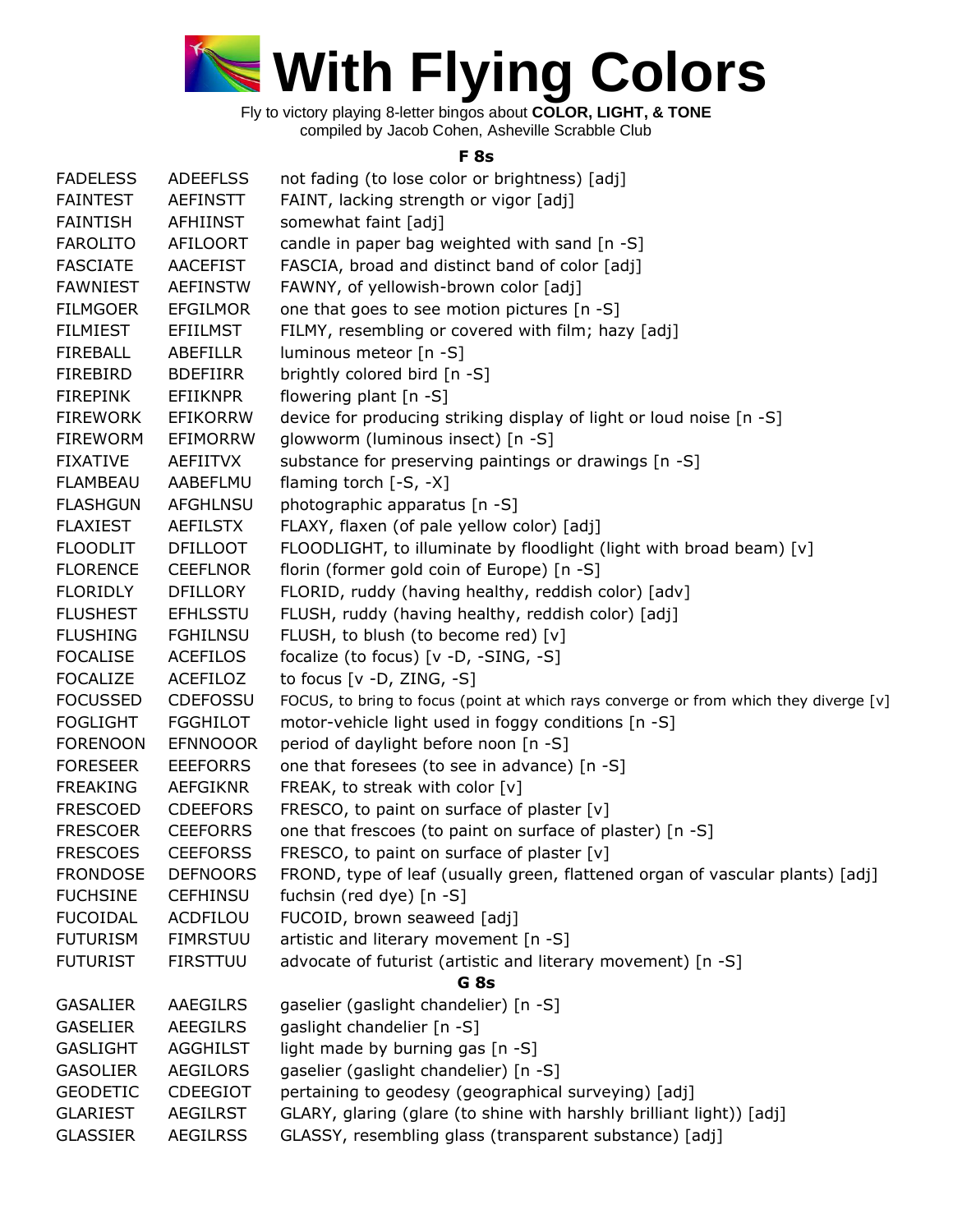

GLASSILY AGILLSSY in glassy (resembling glass (transparent substance)) manner [adv] GLASSING AGGILNSS GLASS, to encase in glass (transparent substance) [v] GLASSMAN AAGLMNSS glazier (one who glazes (to fit windows with glass (transparent substance) panes))) [n -MEN] GLAUCOUS ACGLOSUU bluish green [adj] GLAZIERY AEGLRSZ work of a glazer (one that glazes (to fit windows with glass (transparent substance) panes)) [n] GLAZIEST AEGILSTZ GLAZY, covered with smooth, glossy coating [adj] GLEAMIER AEEGILMR GLEAMY, gleaming (to shine with soft radiance) [adj] GLEAMING AEGGILMN GLEAM, to shine with soft radiance [v] GLIMPSER EGILMPRS one that glimpses (to see for instant) [n -S] GLINTIER EGIILNRT GLINTY, glittering (glitter (to sparkle (to give off or reflect flashes of light)) [adj] GLINTING GGIILNNT GLINT, to glitter (to sparkle (to give off or reflect flashes of light)) [v] GLITTERY EGILRTTY glittering (glitter (to sparkle)) [adj] GLOAMING AGGILMNO twilight (early evening light) [n -S] GLOOMFUL FGLLMOOU gloomy (dismally dark) [adj] GLOOMIER EGILMOOR GLOOMY, dismally dark [adj] GLOOMILY GILLMOOY GLOOMY, dismally dark [adv] GLOOMING GGILMNOO gloaming (twilight (early evening light)) [n -S] / GLOOM, to become dark [v] GLORIOLE EGILLOOR halo (ring of light) [n -S] GLOSSIER EGILORSS GLOSSY, lustrous (reflecting light evenly and efficiently) [adj] GLOSSILY GILLOSSY GLOSSY, lustrous (reflecting light evenly and efficiently) [adv] GLOSSING GGILNOSS GLOSS, to make lustrous (reflecting light evenly and efficiently) [v] GLOWWORM GLMOORWW luminous insect [n -S] GOLDENER DEEGLNOR GOLDEN, of color of gold [adj] GOLDENLY DEGLLNOY GOLDEN, of color of gold [adv] GOLDFISH DFGHILOS freshwater fish [n -ES] GOLDTONE DEGLNOOT made to resemble gold [adj] GOSSYPOL GLOOPSSY toxic pigment [n -S] GRAYBACK AABCGKRY gray bird [n -S] GRAYFISH AFGHIRSY dogfish [n -ES] GRAYLING AGGILNRY food fish [n -ES] GRAYMAIL AAGILMRY pressure on official to reveal sensitive information [n -S] GRAYNESS AEGNRSSY state of being gray (of color between white and black) [n -ES] GREENBUG BEEGGNRU green aphid [n -S] GREENERY EEEGNRRY green vegetation [n -RIES] GREENEST EEEGNRST GREEN, of color of growing foliage [adj] GREENFLY EEFGLNRY green aphid [n -LIES] GREENIER EEEGINRR GREENY, somewhat green [adj] GREENIES EEEGINRS GREENIE, amphetamine pill [n] GREENING EEGGINNR variety of apple [n -S] / GREEN, to become green [v] GREENISH EEGHINRS somewhat green [adj] GREENLIT EEGILNRT GREENLIGHT, to give approval to [v] GREYNESS EEGNRSSY grayness (state of being gray (of color between white and black)) [n -ES] GRISEOUS EGIORSSU grayish (somewhat gray) [adj] GULFWEED DEEFGLUW brownish seaweed [n -S] GUNMETAL AEGLMNTU dark gray color [n -S]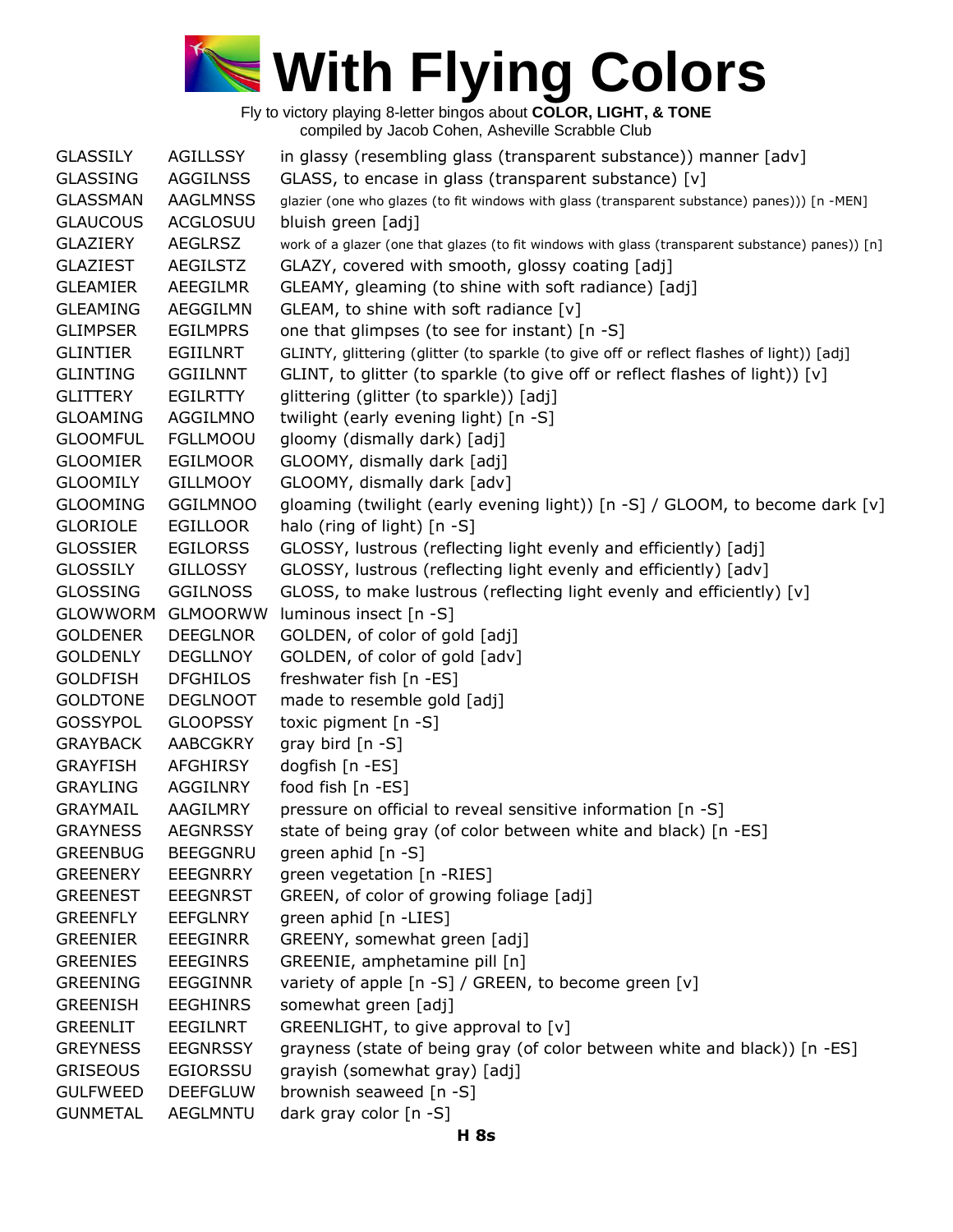

| <b>HALATION</b> | AAHILNOT        | blurring of light in photographs [n -S]                                                          |
|-----------------|-----------------|--------------------------------------------------------------------------------------------------|
| <b>HALFTONE</b> | <b>AEFHLNOT</b> | shade between light and dark [n -S]                                                              |
| <b>HARDEDGE</b> | ADDEEGHR        | geometric painting [n -S]                                                                        |
| <b>HATCHING</b> | <b>ACGHHINT</b> | series of lines to show shading [n -S]                                                           |
| <b>HAZINESS</b> | AEHINSSZ        | state of being hazy (unclear) [n -S]                                                             |
| <b>HEADLAMP</b> | AADEHLMP        | light on front of car [n -S]                                                                     |
| <b>HEADSHOT</b> | <b>ADEHHOST</b> | photograph of person from neck up [n -S]                                                         |
| <b>HEATHERY</b> | AEEHHRTY        | HEATHER, evergreen shrub [adj -RIER, -RIEST]                                                     |
| <b>HENNAING</b> | <b>AEGHINNN</b> | HENNA, to dye with reddish coloring [v]                                                          |
| <b>HOARIEST</b> | AEHIORST        | HOARY, white with age [adj]                                                                      |
| <b>HOLOGRAM</b> | <b>AGHLMOOR</b> | three-dimensional photograph [n -S]                                                              |
| <b>HOTHOUSE</b> | <b>EHHOOSTU</b> | to grow in hothouse (heated greenhouse) [v -D, -SING, -S]                                        |
|                 |                 | I 8s                                                                                             |
| <b>ICEBLINK</b> | <b>BCEIIKLN</b> | glare over icefield [n -S]                                                                       |
| ILLUMINE        | EIILLMNU        | to illuminate [v -D, -NING, -S]                                                                  |
| ILLUMING        | GIILLMNU        |                                                                                                  |
|                 | <b>IILLNOSU</b> | ILLUME, to illuminate [v]                                                                        |
| <b>ILLUSION</b> |                 | false perception [n -S]                                                                          |
| <b>ILLUSIVE</b> | <b>EIILLSUV</b> | illusory (based on illusion) [adj]                                                               |
| <b>ILLUSORY</b> | <b>ILLORSUY</b> | based on illusion [adj]                                                                          |
| <b>IMBRUING</b> | <b>BGIIMNRU</b> | IMBRUE, to stain (to discolor or dirty) [v]                                                      |
| <b>INDIGOES</b> | <b>DEGIINOS</b> | INDIGO, blue dye [n]                                                                             |
| <b>INDIGOID</b> | <b>DDGIIINO</b> | blue dye [n -S]                                                                                  |
| <b>INDULINE</b> | DEIILNNU        | blue dye [n -S]                                                                                  |
| <b>INFRARED</b> | <b>ADEFINRR</b> | part of invisible spectrum [n -S]                                                                |
| <b>INKINESS</b> | <b>EIIKNNSS</b> | state of being inky (resembling ink (to mark with ink (colored fluid used for writing))) [n -ES] |
| <b>INKSTONE</b> | <b>EIKNNOST</b> | stone on which dry ink and water are mixed [n -S]                                                |
| <b>INSOLATE</b> | <b>AEILNOST</b> | to expose to sunlight [v -D, -TING, -S]                                                          |
| <b>IODOPSIN</b> | <b>DIINOOPS</b> | pigment in retina [n -S]                                                                         |
| <b>ISOPHOTE</b> | <b>EHIOOPST</b> | curve on chart joining points of equal light intensity [n -S]                                    |
| <b>IVORIEST</b> | <b>EIIORSTV</b> | IVORY, hard white substance found in elephant tusks [adj]                                        |
|                 |                 | <b>J</b> 8s                                                                                      |
| <b>JACINTHE</b> | <b>ACEHIJNT</b> | orange color [n -S]                                                                              |
| <b>JADELIKE</b> | <b>ADEEIJKL</b> | resembling jade (green gemstone) [adj]                                                           |
| <b>JAGGHERY</b> | <b>AEGGHJRY</b> | jaggery (coarse, dark sugar) [n -RIES]                                                           |
| <b>JAPANNED</b> | AADEJNNP        | JAPAN, to coat with glossy, black lacquer [v]                                                    |
| <b>JAPANNER</b> | AAEJNNPR        | one that japans (to coat with glossy, black lacquer) [n -S]                                      |
| <b>JETTIEST</b> | <b>EEIJSTTT</b> | JETTY, having color jet black [adj]                                                              |
|                 |                 | K <sub>8s</sub>                                                                                  |
| KALAMATA        | AAAAKLMT        | black olive grown in Greece [n -S]                                                               |
| <b>KERMESES</b> | <b>EEEKMRSS</b> | KERMES, red dye [n]                                                                              |
|                 |                 | <b>L</b> 8s                                                                                      |
| <b>LACKERED</b> | <b>ACDEEKLR</b> | LACKER, to lacquer (to coat with glossy substance) [v]                                           |
| <b>LAMBENCY</b> | <b>ABCELMNY</b> | quality or instance of being lambent (flickering lightly and softly over surface) [n -CIES]      |
| <b>LAMBKILL</b> | ABIKLLLM        | evergreen shrub [n -S]                                                                           |
| <b>LAMPLESS</b> | <b>AELLMPSS</b> | lacking lamp (device for giving light) [adj]                                                     |
| <b>LAMPPOST</b> | <b>ALMOPPST</b> | post supporting streetlight [n -S]                                                               |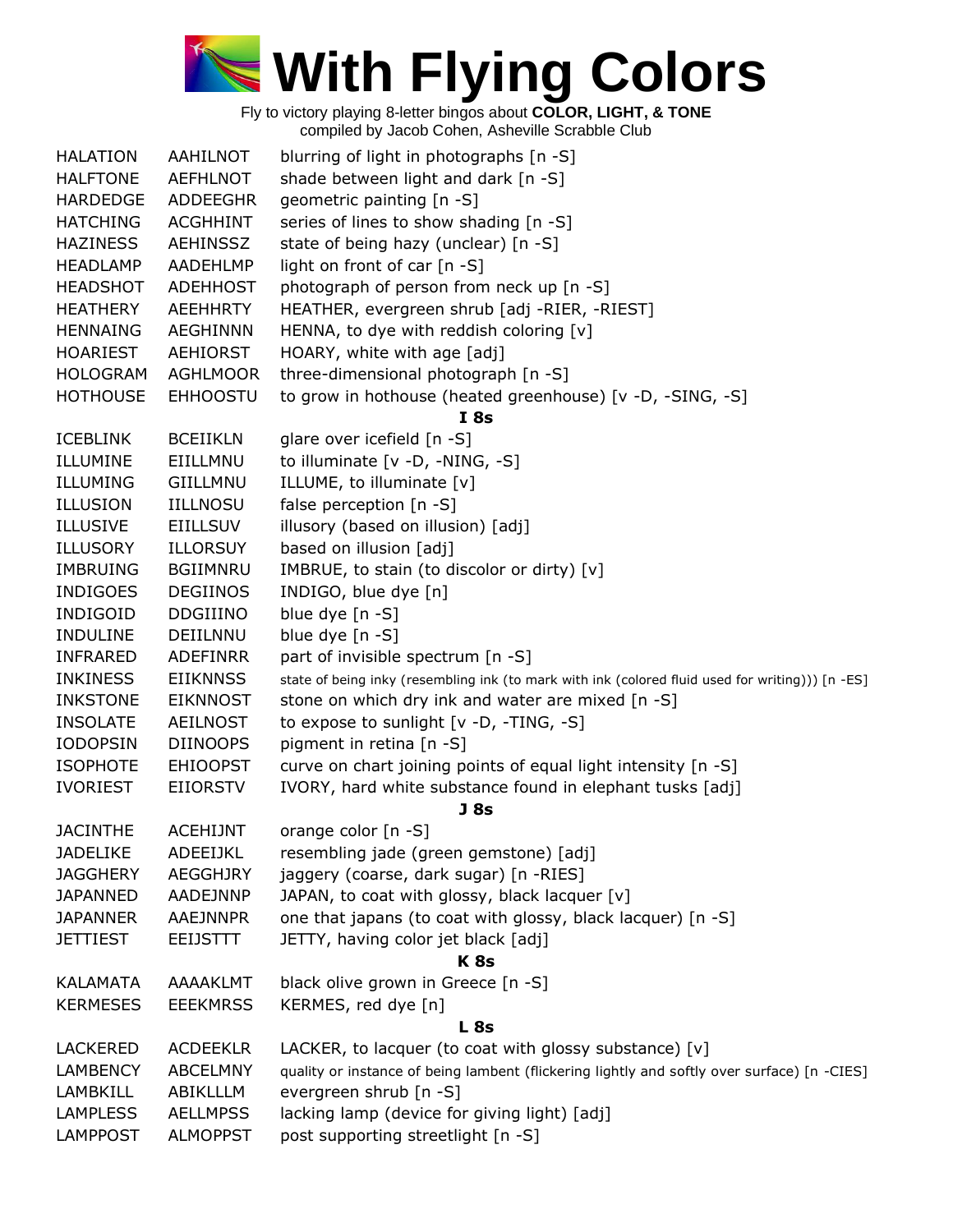

| <b>LANTHORN</b> | <b>AHLNNORT</b> | lantern (protective case for light) [n -S]                                           |
|-----------------|-----------------|--------------------------------------------------------------------------------------|
| LAUREATE        | AAEELRTU        | to laurel (to crown with wreath of evergreen leaves) [v -D, -TING, -S]               |
| LAURELED        | ADEELLRU        | LAUREL, to crown with wreath of evergreen leaves [v]                                 |
| <b>LAVENDER</b> | <b>ADEELNRV</b> | to sprinkle with type of perfume [v -ED, -ING, -S]                                   |
| <b>LEAFLIKE</b> | <b>AEEFIKLL</b> | resembling leaf (usually green, flattened organ of vascular plants) [adj]            |
| <b>LENSLESS</b> | <b>EELLNSSS</b> | LENS, piece of transparent material used in changing convergence of light rays [adj] |
| <b>LICHTING</b> | <b>CGHIILNT</b> | LICHT, to light (to illuminate) [v]                                                  |
| <b>LIGHTFUL</b> | <b>FGHILLTU</b> | brightly illuminated [adj]                                                           |
| <b>LIGHTING</b> | <b>GGHIILNT</b> | illumination [n -S] / LIGHT, to illuminate [v]                                       |
| <b>LIGHTISH</b> | <b>GHHIILST</b> | somewhat light [adj]                                                                 |
| <b>LIMONIUM</b> | IILMMNOU        | sea plant of brightly colored funnel-like flowers [n -S]                             |
| <b>LIMPIDLY</b> | <b>DIILLMPY</b> | LIMPID, transparent [adv]                                                            |
| <b>LIPGLOSS</b> | <b>GILLOPSS</b> | cosmetic for making lips glossy [n -ES]                                              |
| <b>LIPSTICK</b> | <b>CIIKLPST</b> | cosmetic used to color lips [n -S]                                                   |
| <b>LITMUSES</b> | <b>EILMSSTU</b> | LITMUS, blue coloring matter [n]                                                     |
| <b>LIVIDITY</b> | <b>DIIILTVY</b> | state of being livid (having skin abnormally discolored) [n -TIES]                   |
| <b>LONGLEAF</b> | <b>AEFGLLNO</b> | evergreen tree [n -AVES]                                                             |
| LOWERING        | <b>EGILNORW</b> | LOWER, to appear dark and threatening [v]                                            |
| <b>LUCENTLY</b> | <b>CELLNTUY</b> | LUCENT, giving off light [adv]                                                       |
| LUMINARY        | AILMNRUY        | body that gives light [n -RIES]                                                      |
| LUMINISM        | <b>IILMMNSU</b> | style of painting [n -S]                                                             |
| <b>LUMINIST</b> | <b>IILMNSTU</b> | painter who uses effects of light [n -S]                                             |
| <b>LUMINOUS</b> | <b>ILMNOSUU</b> | giving off light [adj]                                                               |
| <b>LUSTRINE</b> | <b>EILNRSTU</b> | lustring (glossy silk fabric) [n -S]                                                 |
| <b>LUSTRING</b> | <b>GILNRSTU</b> | glossy silk fabric [n -S] / LUSTRE, to luster (to make or become lustrous) [v]       |
| <b>LUSTROUS</b> | LORSSTUU        | reflecting light evenly and efficiently [adj]                                        |
| <b>LUTEOLIN</b> | <b>EILLNOTU</b> | yellow pigment [n -S]                                                                |
| <b>LYCOPENE</b> | <b>CEELNOPY</b> | red pigment [n -S]                                                                   |
|                 |                 | <b>M</b> 8s                                                                          |
| <b>MACKLING</b> | <b>ACGIKLMN</b> | MACKLE, to blur in printing [v]                                                      |
| <b>MACULING</b> | ACGILMNU        | MACULE, to mackle (to blur in printing) [v]                                          |
| MADERIZE        | ADEEIMRZ        | to turn brown used of white wine [v -D, -ZING, -S]                                   |
| <b>MANDALIC</b> | <b>AACDILMN</b> | MANDALA, Hindu or Buddhist graphic symbol of universe [adj]                          |
| MARBLIER        | ABEILMRR        | MARBLY, mottled [adj]                                                                |
| MARBLING        | ABGILMNR        | MARBLE, to give mottled appearance to $[v]$                                          |
| MARGARIC        | AACGIMRR        | pearly (resembling pearl) [adj]                                                      |
| MAROCAIN        | <b>AACIMNOR</b> | light crinkled fabric [n -S]                                                         |
| MASSICOT        | <b>ACIMOSST</b> | yellow pigment [n -S]                                                                |
| MELANIAN        | AAEILMNN        | pertaining to dark pigmentation [adj]                                                |
| <b>MELANISM</b> | <b>AEILMMNS</b> | abnormally dark pigmentation of skin [n -S]                                          |
| <b>MELANIST</b> | AEILMNST        | one who has melanism, abnormally dark skin pigmentation                              |
| <b>MELANITE</b> | AEEILMNT        | black variety of garnet [n -S]                                                       |
| MELANIZE        | AEEILMNZ        | to make dark (having little or no light) [v -D, -ZING, -S]                           |
| MELANOID        | ADEILMNO        | dark pigment [n -S]                                                                  |
| <b>MELANOMA</b> | AAELMMNO        | darkly pigmented tumor [n -S or -TA]                                                 |
| <b>MELANOUS</b> | AELMNOSU        | having dark skin and hair [adj]                                                      |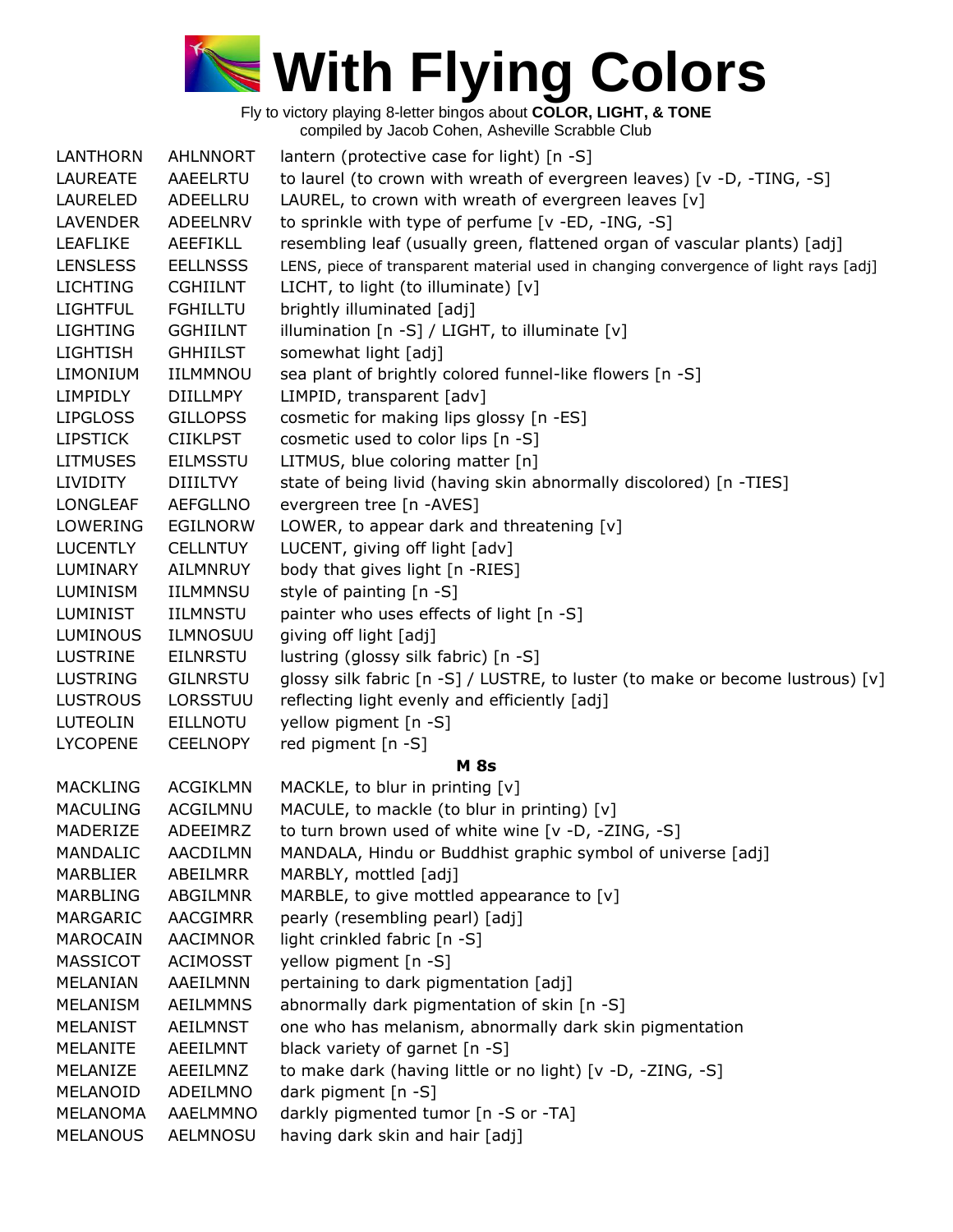

| <b>MEUNIERE</b>                    | EEEIMNRU                    | cooked in browned butter [adj]                                               |
|------------------------------------|-----------------------------|------------------------------------------------------------------------------|
| <b>MICROLUX</b>                    | <b>CILMORUX</b>             | unit of illumination [n -ES or -UCES]                                        |
| MILLILUX                           | IILLLMUX                    | unit of illumination [n -ES or -UCES]                                        |
| MINNEOLA                           | AEILMNNO                    | reddish tangelo [n -S]                                                       |
| <b>MIRKIEST</b>                    | EIIKMRST                    | MIRKY, murky (dark (having little or no light)) [adj]                        |
| MIRRORED                           | <b>DEIMORRR</b>             | MIRROR, to reflect image of [v]                                              |
| <b>MISCOLOR</b>                    | <b>CILMOORS</b>             | to color incorrectly [v -ED, -ING, -S]                                       |
| <b>MISFOCUS</b>                    | <b>CFIMOSSU</b>             | to focus badly [v -ED, -ING, -S, -SSED, -SSING, -SSES]                       |
| MISLIGHT                           | GHIILMST                    | to lead astray by its light [v -ED or -IT, -ING, -S]                         |
| MISPAINT                           | AIIMNPST                    | to paint wrongly [v -ED, -ING, -S]                                           |
| <b>MONELLIN</b>                    | EILLMNNO                    | protein extracted from West African red berry [n -S]                         |
| <b>MONOCYTE</b>                    | <b>CEMNOOTY</b>             | type of white blood cell [n -S]                                              |
| MONOKINE                           | <b>EIKMNNOO</b>             | substance secreted by white blood cells [n -S]                               |
| MONOTINT                           | <b>IMNNOOTT</b>             | painting done in different shades of one color [n -S]                        |
| <b>MOONBEAM</b>                    | ABEMMNOO                    | ray of light from moon (earth's natural satellite) [n -S]                    |
| <b>MOONLESS</b>                    | <b>ELMNOOSS</b>             | lacking light of moon [adj]                                                  |
| <b>MOTTLING</b>                    | <b>GILMNOTT</b>             | MOTTLE, to mark with spots or streaks of different colors [v]                |
| MOVIEDOM                           | <b>DEIMMOOV</b>             | filmdom (motion-picture industry) [n -S]                                     |
| MOVIEOLA                           | AEILMOOV                    | device for viewing and editing film [n -S]                                   |
| MURALIST                           | <b>AILMRSTU</b>             | painter of murals [n -S]                                                     |
| MURALLED                           | ADELLMRU                    | MURAL, painting applied directly to wall or ceiling [adj]                    |
| <b>MURKIEST</b>                    | <b>EIKMRSTU</b>             | MURKY, dark (having little or no light) [adj]                                |
|                                    |                             | <b>N</b> 8s                                                                  |
|                                    |                             |                                                                              |
| <b>NACREOUS</b>                    | <b>ACENORSU</b>             | NACRE, pearly internal layer of certain shells [adj]                         |
| <b>NIELLIST</b>                    | <b>EIILLNST</b>             | one that niellos (to decorate with niello (black metallic substance)) [n -S] |
| NIELLOED                           | DEEILLNO                    | NIELLO, to decorate with niello (black metallic substance) [v]               |
| <b>NIGROSIN</b>                    | <b>GIINNORS</b>             | type of dye $[n - S]$                                                        |
| NIMBUSED                           | <b>BDEIMNSU</b>             | NIMBUS, luminous cloud [adj]                                                 |
| <b>NIMBUSES</b>                    | <b>BEIMNSSU</b>             | NIMBUS, luminous cloud [n]                                                   |
| <b>NONBLACK</b>                    | <b>ABCKLNNO</b>             | one that is not black [n -S]                                                 |
| <b>NONCOLOR</b>                    | <b>CLNNOOOR</b>             | lack of color [n -S]                                                         |
| <b>NONGLARE</b>                    | <b>AEGLNNOR</b>             | lack of glare (harsh brilliant light) [n -S]                                 |
| <b>NONGREEN</b>                    | <b>EEGNNNOR</b>             | not green [adj]                                                              |
| <b>NONWHITE</b>                    | <b>EHINNOTW</b>             | person who is not of white race [n -S]                                       |
| <b>NUTBROWN</b>                    | <b>BNNORTUW</b>             | of dark brown [adj]                                                          |
|                                    |                             | <b>O</b> 8s                                                                  |
| <b>OCHERING</b>                    | <b>CEGHINOR</b>             | OCHER, to color with ocher (red or yellow iron ore used as pigment) $[v]$    |
| <b>OCHERISH</b>                    | <b>CEHHIORS</b>             | resembling ocher (red or yellow iron ore used as pigment) [adj]              |
| <b>OCHEROID</b>                    | <b>CDEHIOOR</b>             | ocherous (containing or resembling ocher) [adj]                              |
| <b>OCHEROUS</b>                    | <b>CEHOORSU</b>             | containing or resembling ocher [adj]                                         |
| <b>OCHREOUS</b>                    | <b>CEHOORSU</b>             | ocherous (containing or resembling ocher) [adj]                              |
| <b>OCTOROON</b>                    | <b>CNOOOORT</b>             | person of one-eighth black ancestry [n -S]                                   |
| <b>ONSCREEN</b>                    | <b>CEENNORS</b>             | shown on movie, television, or display screen [adj]                          |
| <b>OPALESCE</b>                    | <b>ACEELOPS</b>             | to emit iridescent shimmer of colors [v -D, -CING, -S]                       |
| <b>OPAQUELY</b><br><b>OPAQUEST</b> | AELOPQUY<br><b>AEOPQSTU</b> | OPAQUE, impervious to light [adv]<br>OPAQUE, impervious to light [adj]       |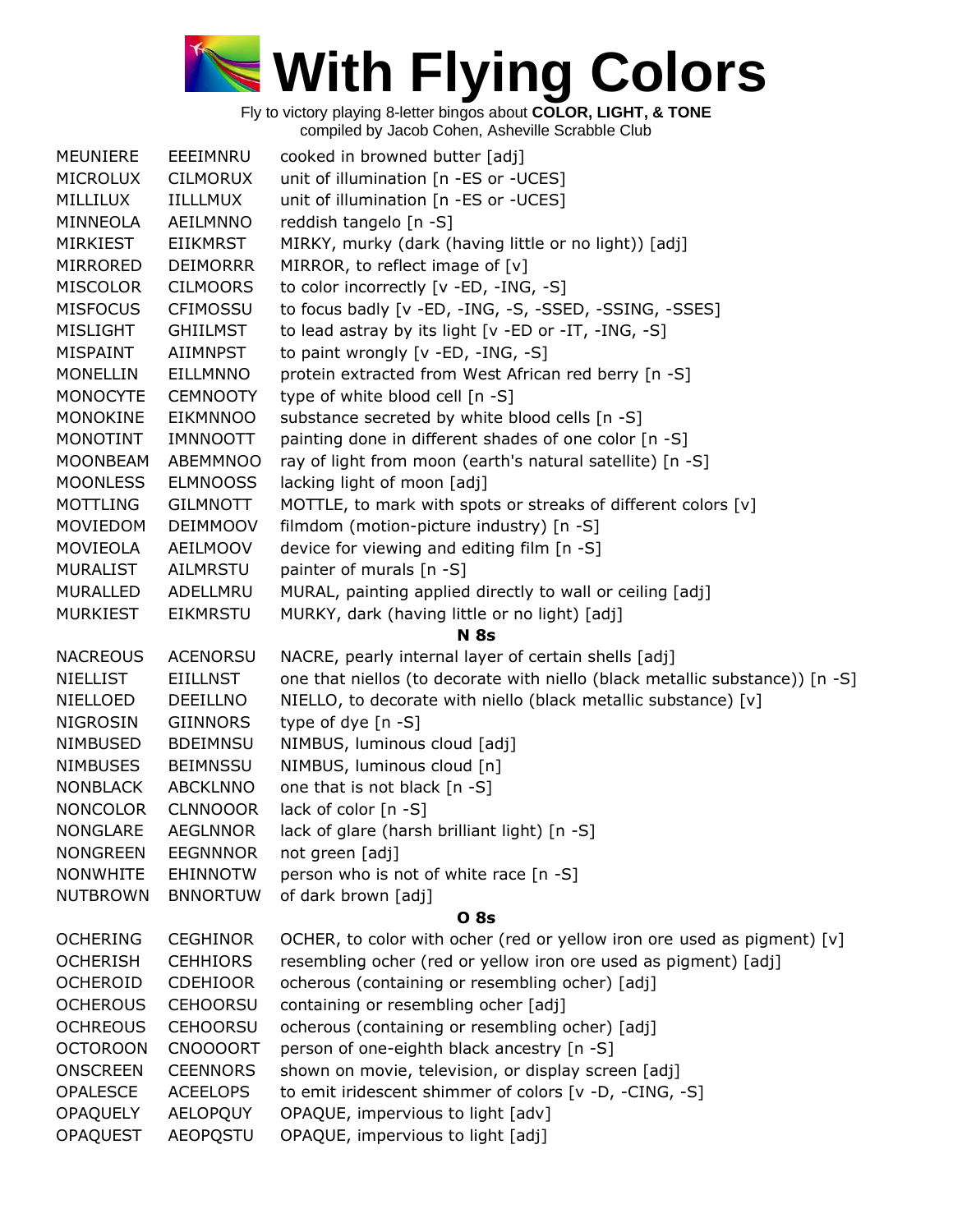

| OPAQUING        | AGINOPQU        | OPAQUE, to make opaque (impervious to light) [v]                                                         |
|-----------------|-----------------|----------------------------------------------------------------------------------------------------------|
| <b>OPTICIAN</b> | <b>ACIINOPT</b> | one who makes or deals in optical goods [n -S]                                                           |
| <b>ORANGERY</b> | <b>SEHNORRY</b> | place where orange trees are cultivated [n -RIES]                                                        |
| ORANGISH        | <b>AGHINORS</b> | of somewhat orange color [adj]                                                                           |
| ORCHILLA        | <b>ACHILLOR</b> | orchil (purple dye) [n -S]                                                                               |
| ORICHALC        | <b>ACCHILOR</b> | yellow metal [n -S]                                                                                      |
| ORPIMENT        | <b>EIMNOPRT</b> | yellow dye [n -S]                                                                                        |
| <b>OUTBLAZE</b> | ABELOTUZ        | to surpass in brilliance of light [v -D, -ZING, -S]                                                      |
| <b>OUTGLARE</b> | <b>AEGLORTU</b> | to surpass in glaring (to shine with harshly brilliant light) [v -D, -RING, -S]                          |
| <b>OUTPAINT</b> | <b>AINOPTTU</b> | to surpass in painting $[v - ED, -ING, -S]$                                                              |
| <b>OUTSHINE</b> | <b>EHINOSTU</b> | to shine brighter than [v -HONE or -D, -NING, -S]                                                        |
| <b>OVERCAST</b> | <b>ACEORSTV</b> | to become cloudy or dark [v OVERCAST or -ED, -ING, -S]                                                   |
| <b>OVERDYER</b> | <b>DEEORRVY</b> | one that overdyes (to dye with too much color) [n -S]                                                    |
| <b>OVERGILD</b> | <b>DEGILORV</b> | to gild over $[v - ED, -T, -ING, -S]$                                                                    |
| <b>OVERSEER</b> | <b>EEEORRSV</b> | one that oversees (to watch over and direct) [n -S]                                                      |
|                 |                 | <b>P</b> 8s                                                                                              |
| <b>PAINTBOX</b> | <b>ABINOPTX</b> | box holding dry paints [n -ES]                                                                           |
| <b>PAINTIER</b> | AEIINPRT        | PAINTY, covered with paint [adj]                                                                         |
| PAINTING        | <b>AGIINNPT</b> | picture made with paints [n -S] / PAINT, to make representation of with paints (coloring substances) [v] |
| <b>PALEFACE</b> | AACEEFLP        | white person [n -S]                                                                                      |
| <b>PALENESS</b> | <b>AEELNPSS</b> | quality of being pale (lacking intensity of color) [n -S]                                                |
| <b>PALLIDER</b> | <b>ADEILLPR</b> | PALLID, pale (lacking intensity of color) [adj]                                                          |
| PALLIDLY        | ADILLLPY        | PALLID, pale (lacking intensity of color) [adv]                                                          |
| PALOMINO        | AILMNOOP        | horse with golden coat and white mane [n -S]                                                             |
| <b>PANOPTIC</b> | <b>ACINOPPT</b> | including everything visible in one view [adj]                                                           |
| PANORAMA        | <b>AAAMNOPR</b> | complete view [n -S]                                                                                     |
| PARALLAX        | <b>AAALLPRX</b> | apparent optical displacement of object [n -ES]                                                          |
| PARHELIA        | AAEHILPR        | PARHELION, bright circular spot appearing on solar halo [n]                                              |
| PARHELIC        | <b>ACEHILPR</b> | pertaining to parhelia (bright circular spot appearing on solar halo) [adj]                              |
| <b>PASTICCI</b> | <b>ACCIIPST</b> | pastiches (artistic work made of fragments from various sources) [n PASTICCI]                            |
| <b>PASTIEST</b> | <b>AEIPSSTT</b> | PASTY, pale and unhealthy in appearance [adj]                                                            |
| PATINAED        | AADEINPT        | PATINA, green film that forms on bronze [adj]                                                            |
| PELLUCID        | CDEILLPU        | transparent [adj]                                                                                        |
| PENLIGHT        | <b>EGHILNPT</b> | small flashlight [n -S]                                                                                  |
| <b>PENUMBRA</b> | ABEMNPRU        | partial shadow [n -E, -S]                                                                                |
| <b>PHAROSES</b> | <b>AEHOPRSS</b> | PHAROS, lighthouse or beacon to guide seamen [n]                                                         |
| <b>PHOSPHOR</b> | <b>HHOOPPRS</b> | substance that will emit light when exposed to radiation [n -S]                                          |
| <b>PHOTOPIA</b> | <b>AHIOOPPT</b> | vision in bright light [n -S]                                                                            |
| <b>PHOTOPIC</b> | <b>CHIOOPPT</b> | PHOTOPIA, vision in bright light [adj]                                                                   |
| <b>PHOTOSET</b> | <b>EHOOPSTT</b> | to prepare for printing by photographic means [v PHOTOSET, -TTING, -S]                                   |
| <b>PHYSALIS</b> | <b>AHILPSSY</b> | plant bearing edible yellow fruit [n -ES]                                                                |
| <b>PICKWICK</b> | <b>CCIIKKPW</b> | device for raising wicks in oil lamps [n -S]                                                             |
| <b>PILSENER</b> | <b>EEILNPRS</b> | pilsner (light beer) [n -S]                                                                              |
| PINELIKE        | EEIIKLNP        | resembling pine (evergreen tree) [adj]                                                                   |
| PINKENED        | <b>DEEIKNNP</b> | PINKEN, to become pink [v]                                                                               |
| PINKIEST        | <b>EIIKNPST</b> | PINKY, pinkish (somewhat pink) [adj]                                                                     |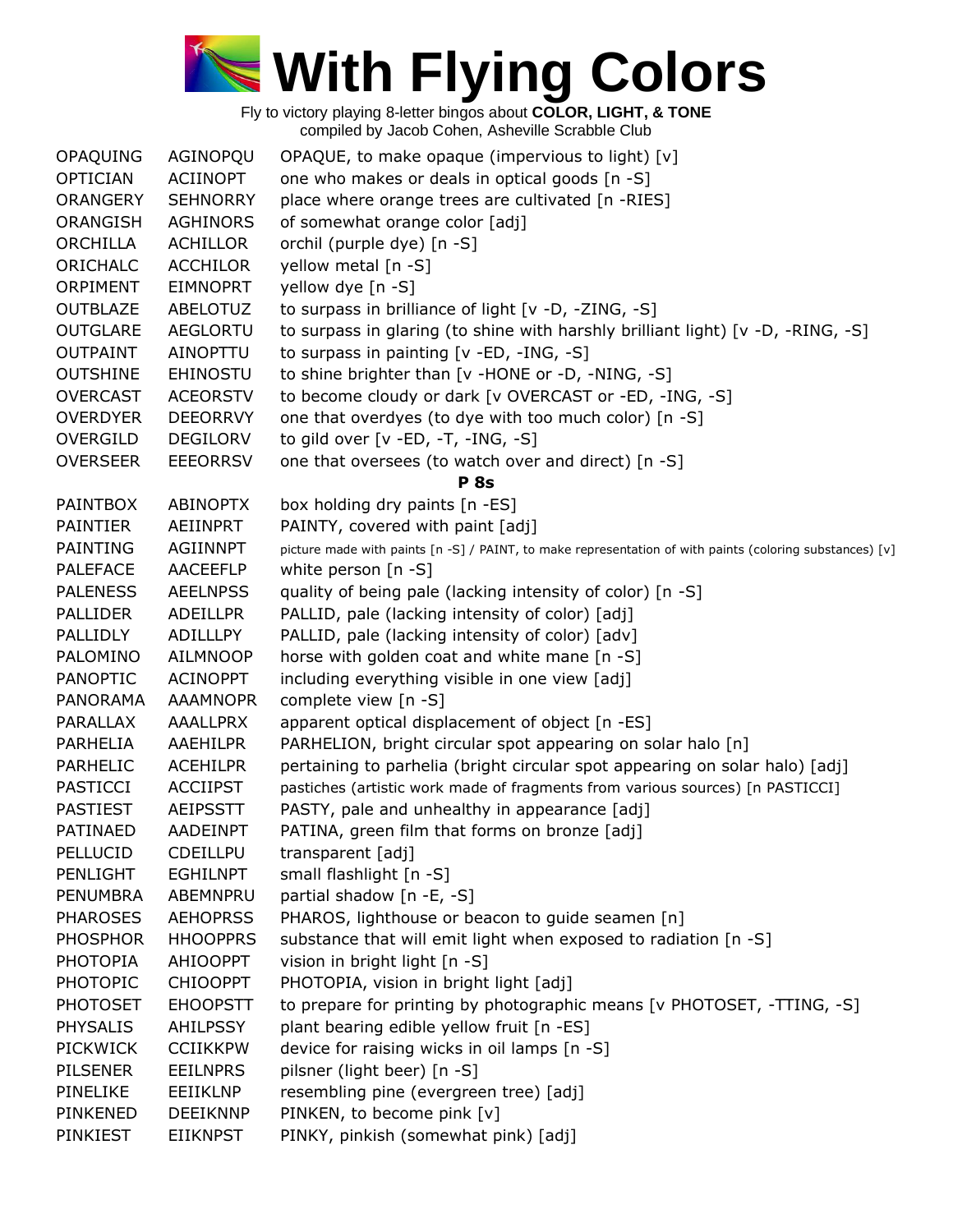

| <b>PINKNESS</b> | <b>EIKNNPSS</b> | state of being pink (of pale reddish hue) [n -ES]                                                |
|-----------------|-----------------|--------------------------------------------------------------------------------------------------|
| PIPECLAY        | <b>ACEILPPY</b> | to whiten leather with fine white clay [v -ED, -ING, -S]                                         |
| <b>PISTACHE</b> | <b>ACEHIPST</b> | shade of green $[n -S]$                                                                          |
| <b>PITCHIER</b> | <b>CEHIIPRT</b> | PITCHY, tarry (resembling tar) [adj]                                                             |
| PITCHILY        | <b>CHIILPTY</b> | in very dark manner [adv]                                                                        |
| <b>PIXELATE</b> | <b>AEEILPTX</b> | to divide image into pixels for display in digital format [v -D, -TING, -S]                      |
| <b>PIXILATE</b> | <b>AEIILPTX</b> | pixelate (to divide image into pixels for display in digital format) [v -D, -TING, -S]           |
| <b>PODOCARP</b> | <b>ACDOOPPR</b> | designating family of evergreen trees [adj]                                                      |
| <b>POLARISE</b> | <b>AEILOPRS</b> | to polarize (to give polarity to) [v -D, -SING, -S]                                              |
| POLARIZE        | <b>AEILOPRZ</b> | to give polarity to [v -D, -ZING, -S]                                                            |
| <b>POLISHED</b> | <b>DEHILOPS</b> | POLISH, to make smooth and lustrous by rubbing [v]                                               |
| <b>POLISHER</b> | <b>EHILOPRS</b> | one that polishes (to make smooth and lustrous by rubbing) [n -S]                                |
| <b>POLISHES</b> | <b>EHILOPSS</b> | POLISH, to make smooth and lustrous by rubbing [v]                                               |
| <b>PORNIEST</b> | <b>EINOPRST</b> | PORNY, pornographic [adj]                                                                        |
| <b>PORTRAIT</b> | <b>AIOPRRTT</b> | likeness of person [n -S]                                                                        |
| <b>PREFOCUS</b> | <b>CEFOPRSU</b> | to focus beforehand [v -ED, -ING, -S, -SSED, -SSING, -SSES]                                      |
| <b>PURPLEST</b> | <b>ELPPRSTU</b> | PURPLE, of color intermediate between red and blue [adj]                                         |
| <b>PURPLING</b> | <b>GILNPPRU</b> | PURPLE, to make purple [v]                                                                       |
| <b>PURPLISH</b> | <b>HILPPRSU</b> | somewhat purple [adj]                                                                            |
| <b>PURPURIC</b> | <b>CIPPRRUU</b> | pertaining to purpura (disease characterized by purple spots on skin) [adj]                      |
| <b>PURPURIN</b> | <b>INPPRRUU</b> | reddish dye [n -S]                                                                               |
| <b>PYRONINE</b> | <b>EINNOPRY</b> | $dye$ [n -S]                                                                                     |
|                 |                 | Q 8s                                                                                             |
| QUADROON        | ADNOOQRU        | person of one-quarter black ancestry [n -S]                                                      |
| QUILLAIA        | AAIILLQU        | quillai (evergreen tree) [n -S]                                                                  |
| QUILLAJA        | AAIJLLQU        | quillai (evergreen tree) [n -S]                                                                  |
|                 |                 | <b>R</b> 8s                                                                                      |
| RADIANCE        | <b>AACDEINR</b> | brightness [n -S]                                                                                |
| <b>RADIANCY</b> | <b>AACDINRY</b> | radiance (brightness) [n -CIES]                                                                  |
| <b>RAGGING</b>  | <b>AGGGINR</b>  | technique of decorating wall by applying paint with rag [n -S]                                   |
| RAINBAND        | <b>AABDINNR</b> | dark band in solar spectrum [n -S]                                                               |
| <b>RAVENEST</b> | <b>AEENRSTV</b> | RAVEN, glossy black [adj]                                                                        |
| <b>RECOLOUR</b> | CELOORRU        | COLOUR, to color (to give color (visual attribute of objects) to) [v -ED, -ING, -S]              |
| <b>REDBRICK</b> | <b>BCDEIKRR</b> | modern British university [n -S]                                                                 |
| <b>REDDENED</b> | <b>DDDEEENR</b> | REDDEN, to make or become red [v]                                                                |
| <b>REDDIEST</b> | <b>DDEEIRST</b> | REDDY, reddish (somewhat red) [adj]                                                              |
| <b>REDDLING</b> | <b>DDEGILNR</b> | REDDLE, to ruddle (to color with red dye) [v]                                                    |
| <b>REDHORSE</b> | <b>DEEHORRS</b> | freshwater fish [n -S]                                                                           |
| <b>REDLINER</b> | <b>DEEILNRR</b> | one that redlines (to withhold loans or insurance from certain neighborhoods) [n -S]             |
| <b>REDSHANK</b> | <b>ADEHKNRS</b> | shore bird [n -S]                                                                                |
| <b>REDSHIFT</b> | <b>DEFHIRST</b> | displacement of spectrum of celestial body toward longer wavelengths [n -S]                      |
| <b>REDSHIRT</b> | <b>DEHIRRST</b> | to keep college athlete out of varsity play in order to extend his eligibility [v -ED, -ING, -S] |
| <b>REDSTART</b> | <b>ADERRSTT</b> | small songbird [n -S]                                                                            |
| <b>REDWATER</b> | <b>ADEERRTW</b> | blood disease of cattle [n -S]                                                                   |
| <b>REDYEING</b> | DEEGINRY        | REDYE, to dye again [v]                                                                          |
| REGILDED        | <b>DDEEGILR</b> | REGILD, GILD, to cover with thin layer of gold [v]                                               |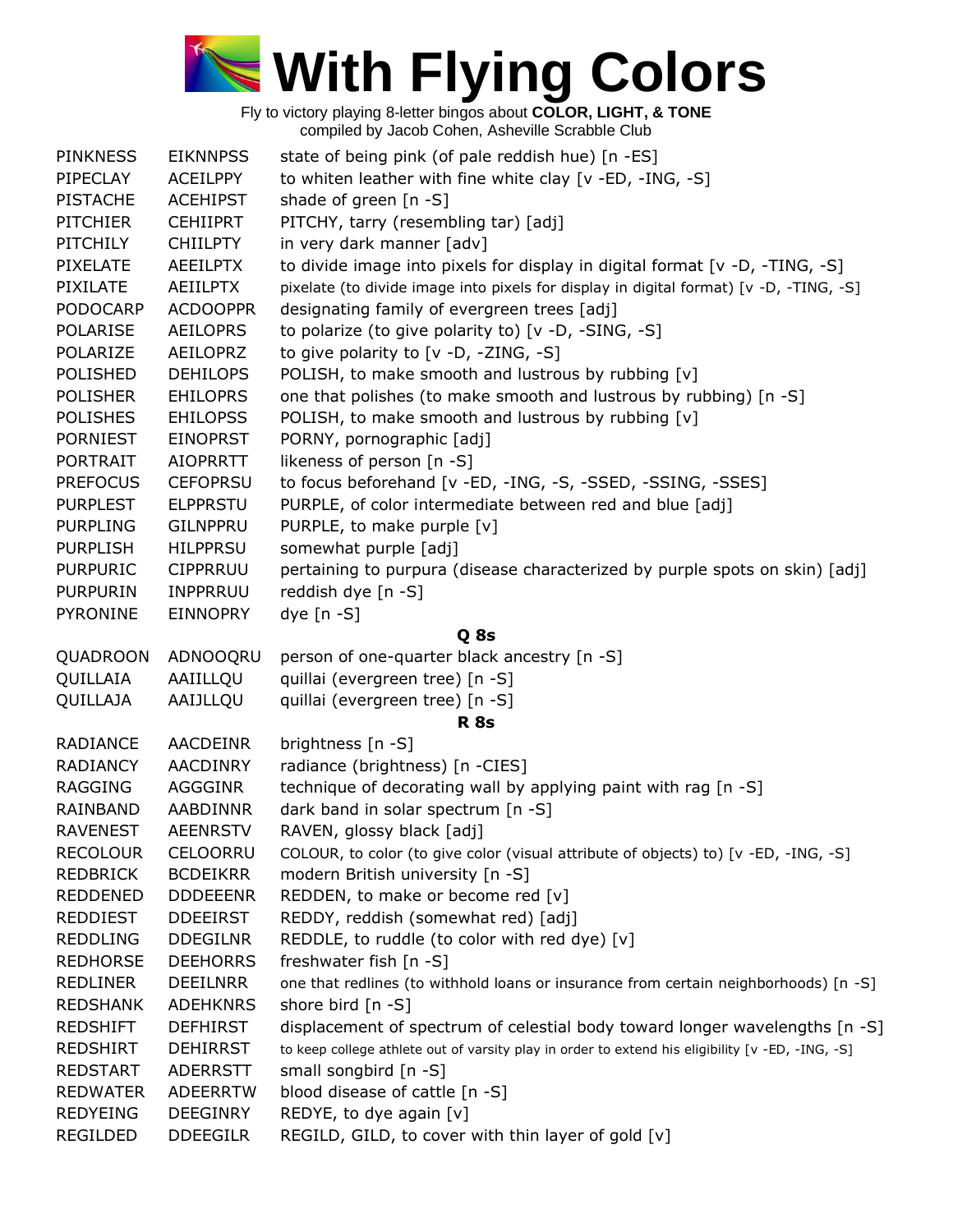

| <b>REGLOWED</b> | <b>DEEGLORW</b> | REGLOW, GLOW, to emit light and heat [v]                                                       |
|-----------------|-----------------|------------------------------------------------------------------------------------------------|
| REINKING        | <b>EGIIKNNR</b> | REINK, INK, to mark with ink (colored fluid used for writing) [v]                              |
| <b>RELUCENT</b> | <b>CEELNRTU</b> | reflecting light [adj]                                                                         |
| <b>RELUMINE</b> | EEILMNRU        | to relume (to light again) [v -D, -NING, -S]                                                   |
| <b>RENOGRAM</b> | <b>AEGMNORR</b> | photographic depiction of course of renal excretion [n -S]                                     |
| <b>REOILING</b> | <b>EGIILNOR</b> | REOIL, OIL, to supply with oil (greasy liquid used for lubrication, fuel, or illumination) [v] |
| <b>RESHOWED</b> | <b>DEEHORSW</b> | RESHOW, SHOW, to cause or permit to be seen [v]                                                |
| <b>RESILVER</b> | <b>EEILRRSV</b> | SILVER, to cover with silver (metallic element) [v -ED, -ING, -S]                              |
| <b>RETINENE</b> | EEEINNRT        | pigment in retina [n -S]                                                                       |
| RETINTED        | <b>DEEINRTT</b> | RETINT, TINT, to color slightly or delicately [v]                                              |
| <b>RHODAMIN</b> | <b>ADHIMNOR</b> | red dye [n -S]                                                                                 |
| <b>RINGNECK</b> | <b>CEGIKNNR</b> | bird having ring of color around neck [n -S]                                                   |
| <b>ROCKWEED</b> | <b>CDEEKORW</b> | brown seaweed [n -S]                                                                           |
| <b>ROSEMARY</b> | <b>AEMORRSY</b> | evergreen shrub [n -RIES]                                                                      |
| ROSEOLAR        | <b>AELOORRS</b> | ROSEOLA, rose-colored skin rash [adj]                                                          |
| <b>ROSINESS</b> | <b>EINORSSS</b> | state of being rosy (rose-colored) [n -ES]                                                     |
| <b>RUBICUND</b> | <b>BCDINRUU</b> | ruddy (having healthy, reddish color) [adj]                                                    |
| <b>RUBRICAL</b> | ABCILRRU        | RUBRIC, part of manuscript or book that appears in red [adj]                                   |
| <b>RUBYLIKE</b> | <b>BEIKLRUY</b> | resembling ruby [adj]                                                                          |
| <b>RUDDIEST</b> | <b>DDEIRSTU</b> | RUDDY, having healthy, reddish color [adj]                                                     |
| <b>RUDDLING</b> | DDGILNRU        | RUDDLE, to color with red dye [v]                                                              |
| <b>RUFOUSES</b> | <b>EFORSSUU</b> | RUFOUS, reddish-brown color [n]                                                                |
| <b>RUSSETED</b> | <b>DEERSSTU</b> | RUSSET, to make or become reddish or yellowish brown in color [v]                              |
| <b>RUTILANT</b> | AILNRTTU        | having reddish glow [adj]                                                                      |
|                 |                 | <b>S</b> 8s                                                                                    |
| <b>SAFRANIN</b> | <b>AAFINNRS</b> | red dye [n -S]                                                                                 |
| SAGANASH        | <b>AAAGHNSS</b> | white man -- Algonquian Indian term [n -ES]                                                    |
| SALLOWED        | <b>ADELLOSW</b> | SALLOW, to make sallow (sickly yellowish color) [v]                                            |
| <b>SALLOWER</b> | <b>AELLORSW</b> | SALLOW, of sickly yellowish color [adj]                                                        |
| SALLOWLY        | <b>ALLLOSWY</b> | SALLOW, of sickly yellowish color [adv]                                                        |
| SANGUINE        | AEGINNSU        | red color [n -S]                                                                               |
| <b>SAPPHIRE</b> | <b>AEHIPPRS</b> | blue gem [n -S]                                                                                |
| <b>SARGASSO</b> | <b>AAGORSSS</b> | brownish seaweed [n -S or -ES or -SA]                                                          |
| SATINING        | AGIINNST        | SATIN, to give glossy surface to [v]                                                           |
| <b>SCENICAL</b> | <b>ACCEILNS</b> | pertaining to scenery (picturesque landscape or view) [adj]                                    |
| <b>SCHILLER</b> | <b>CEHILLRS</b> | brownish luster occurring on certain minerals [n -S]                                           |
| <b>SCHLIERE</b> | <b>CEEHILRS</b> | small streak in igneous rock [n -N]                                                            |
| <b>SCHMELZE</b> | <b>CEEHLMSZ</b> | type of decorative glass [n -S]                                                                |
| <b>SCORCHED</b> | <b>CCDEHORS</b> | SCORCH, to burn slightly so as to alter color or taste [v]                                     |
| <b>SCORCHER</b> | <b>CCEHORRS</b> | one that scorches (to burn slightly so as to alter color or taste) [n -S]                      |
| <b>SCORCHES</b> | <b>CCEHORSS</b> | SCORCH, to burn slightly so as to alter color or taste [v]                                     |
| <b>SCOTOPIA</b> | <b>ACIOOPST</b> | vision in dim light [n -S]                                                                     |
| <b>SCOTOPIC</b> | <b>CCIOOPST</b> | SCOTOPIA, vision in dim light [adj]                                                            |
| <b>SCOUTHER</b> | <b>CEHORSTU</b> | to scorch (to burn slightly so as to alter color or taste) [v -ED, -ING, -S]                   |
| <b>SEAPIECE</b> | <b>ACEEEIPS</b> | seascape (picture of sea) [n -S]                                                               |
| <b>SEASCAPE</b> | <b>AACEEPSS</b> | picture of sea [n -S]                                                                          |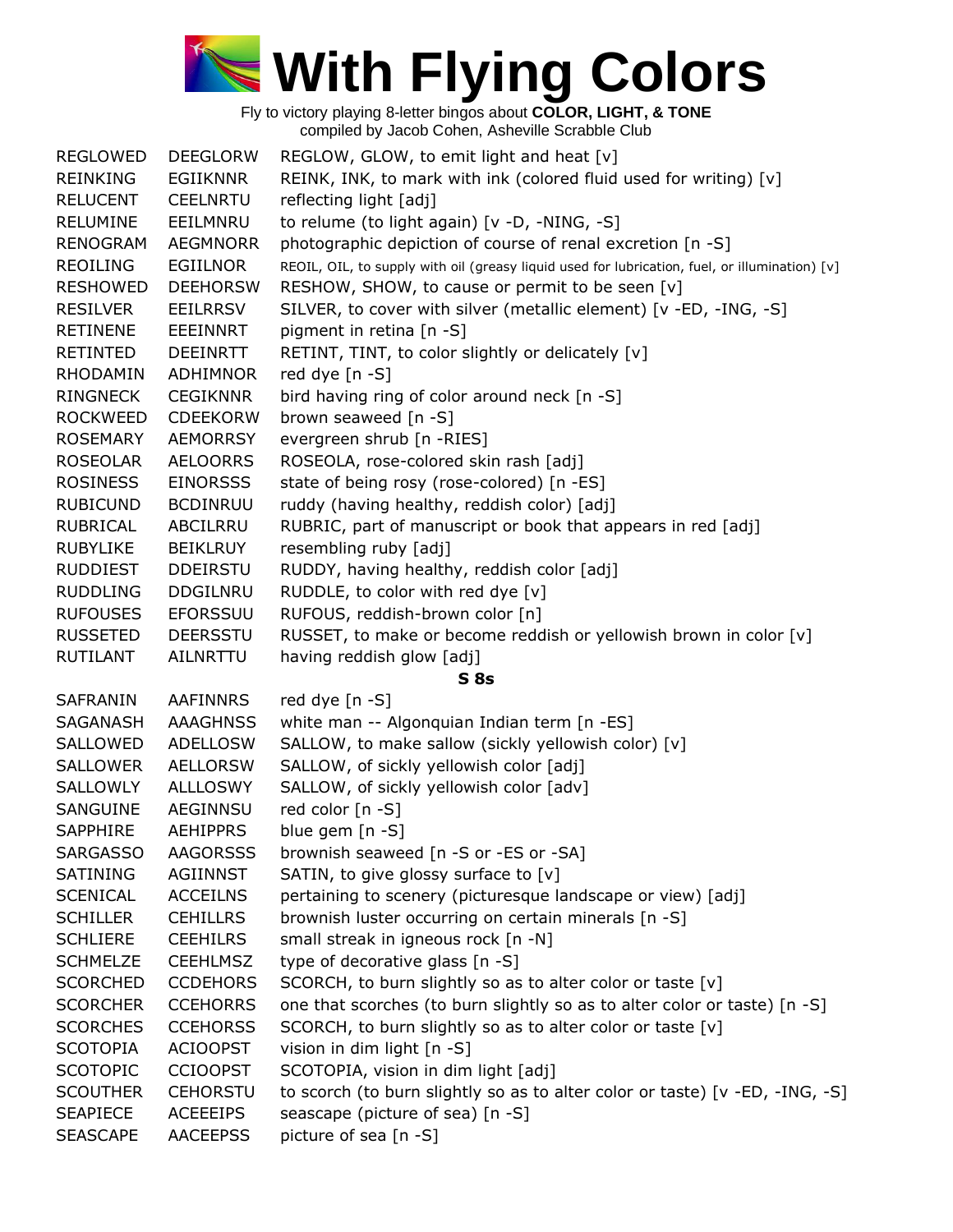

| <b>SEMILLON</b> | <b>EILLMNOS</b> | white grape grown in France $[n -S]$                                                                    |
|-----------------|-----------------|---------------------------------------------------------------------------------------------------------|
| <b>SEMIMATT</b> | AEIMMSTT        | semimat (having slight luster) [adj]                                                                    |
| SEQUINED        | DEEINQSU        | SEQUIN, to affix sequins (shiny ornamental discs) to [v]                                                |
| <b>SHADIEST</b> | ADEHISST        | SHADY, shaded [adj]                                                                                     |
| SHADOWED        | <b>ADDEHOSW</b> | SHADOW, to make dark or gloomy [v]                                                                      |
| <b>SHADOWER</b> | <b>ADEHORSW</b> | one that shadows (to make dark or gloomy) [n -S]                                                        |
| <b>SHEENFUL</b> | <b>EEFHLNSU</b> | shining (emitting or reflecting light) [adj]                                                            |
| <b>SHEENIER</b> | <b>EEEHINRS</b> | SHEENY, shining (emitting or reflecting light) [adj]                                                    |
| <b>SHEENING</b> | <b>EEGHINNS</b> | SHEEN, to shine (to emit light) [v]                                                                     |
| <b>SHIITAKE</b> | AEHIIKST        | dark Oriental mushroom [n -S]                                                                           |
| <b>SHIMMERY</b> | <b>EHIMMRSY</b> | shimmering (to glimmer) [adj]                                                                           |
| <b>SHINIEST</b> | <b>EHIINSST</b> | SHINY, filled with light [adj]                                                                          |
| <b>SHOWABLE</b> | ABEHLOSW        | SHOW, to cause or permit to be seen [adj]                                                               |
| <b>SILVERED</b> | <b>DEEILRSV</b> | SILVER, to cover with silver (metallic element) [v]                                                     |
| <b>SILVERER</b> | <b>EEILRRSV</b> | one that silvers (to cover with silver (metallic element)) [n -S]                                       |
| <b>SILVERLY</b> | <b>EILLRSVY</b> | with silvery appearance [adv]                                                                           |
| <b>SKETCHED</b> | <b>CDEEHKST</b> | SKETCH, to make rough, hasty drawing of [v]                                                             |
| <b>SKETCHER</b> | <b>CEEHKRST</b> | one that sketches (to make rough, hasty drawing of) [n -S]                                              |
| <b>SKETCHES</b> | <b>CEEHKSST</b> | SKETCH, to make rough, hasty drawing of [v]                                                             |
| <b>SKEWBALD</b> | <b>ABDEKLSW</b> | horse having patches of brown and white [n -S]                                                          |
| <b>SKIAGRAM</b> | <b>AAGIKMRS</b> | picture made up of shadows or outlines [n -S]                                                           |
| <b>SKYLIGHT</b> | <b>GHIKLSTY</b> | window in roof or ceiling [n -S]                                                                        |
| <b>SLEEKEST</b> | <b>EEEKLSST</b> | SLEEK, smooth and glossy [adj]                                                                          |
| <b>SLEEKIER</b> | <b>EEEIKLRS</b> | SLEEKY, sleek (smooth and glossy) [adj]                                                                 |
| SMARAGDE        | <b>AADEGMRS</b> | smaragd (emerald (green gem)) [n -S]                                                                    |
| SNAPSHOT        | <b>AHNOPSST</b> | to photograph informally and quickly [v -TTED, -TTING, -S]                                              |
| <b>SOLARISE</b> | <b>AEILORSS</b> | to solarize (to expose to sunlight) [v -D, -SING, -S]                                                   |
| SOLARIZE        | AEILORSZ        | to expose to sunlight [v -D, -ZING, -S]                                                                 |
| <b>SOMBERER</b> | <b>BEEMORRS</b> | SOMBER, gloomy (dismally dark) [adj]                                                                    |
| SOMBERLY        | <b>BELMORSY</b> | SOMBER, gloomy (dismally dark) [adv]                                                                    |
| <b>SOMBRELY</b> | <b>BELMORSY</b> | SOMBRE, somber (gloomy (dismally dark)) [adv]                                                           |
| <b>SOMBREST</b> | <b>BEMORSST</b> | SOMBRE, somber (gloomy (dismally dark)) [adj]                                                           |
| <b>SOMBROUS</b> | <b>BMOORSSU</b> | somber (gloomy (dismally dark)) [adj]                                                                   |
| <b>SPARKING</b> | <b>AGIKNPRS</b> | SPARK, to give off sparks (small fiery particles) [v]                                                   |
| <b>SPARKLER</b> | <b>AEKLPRRS</b> | something that sparkles (to give off or reflect flashes of light) [n -S]                                |
| <b>SPARKLET</b> | <b>AEKLPRST</b> | small spark [n -S]                                                                                      |
| <b>SPARRIER</b> | <b>AEIPRRRS</b> | SPARRY, resembling spar (lustrous mineral) [adj]                                                        |
| <b>SPECTRUM</b> | <b>CEMPRSTU</b> | array of components of light wave [n -RA or -S]                                                         |
| <b>SPHAGNUM</b> | <b>AGHMNPSU</b> | grayish moss [n -S]                                                                                     |
| <b>SPOTTING</b> | <b>GINOPSTT</b> | SPOT, to mark with spots (small, roundish discolorations) [v]                                           |
| <b>STAINING</b> | AGIINNST        | STAIN, to discolor or dirty [v]                                                                         |
| <b>STARRING</b> | <b>AGINRRST</b> | STAR, to shine as star (natural luminous body visible in sky) [v]                                       |
| <b>STIPPLER</b> | <b>EILPPRST</b> | one that stipples (to draw, paint, or engrave by means of dots or short touches) [n -S]                 |
| <b>STRASSES</b> | <b>AERSSSST</b> | STRASS, brilliant glass used in making imitation gems [n]                                               |
| <b>STRIPIER</b> | <b>EIIPRRST</b> | STRIPY, marked with stripes [adj] / STRIPEY [adj]                                                       |
| <b>STRIPING</b> | <b>GIINPRST</b> | STRIPE, to mark with stripes (long, distinct bands) [v] / stripes marked or painted on something [n -S] |
|                 |                 |                                                                                                         |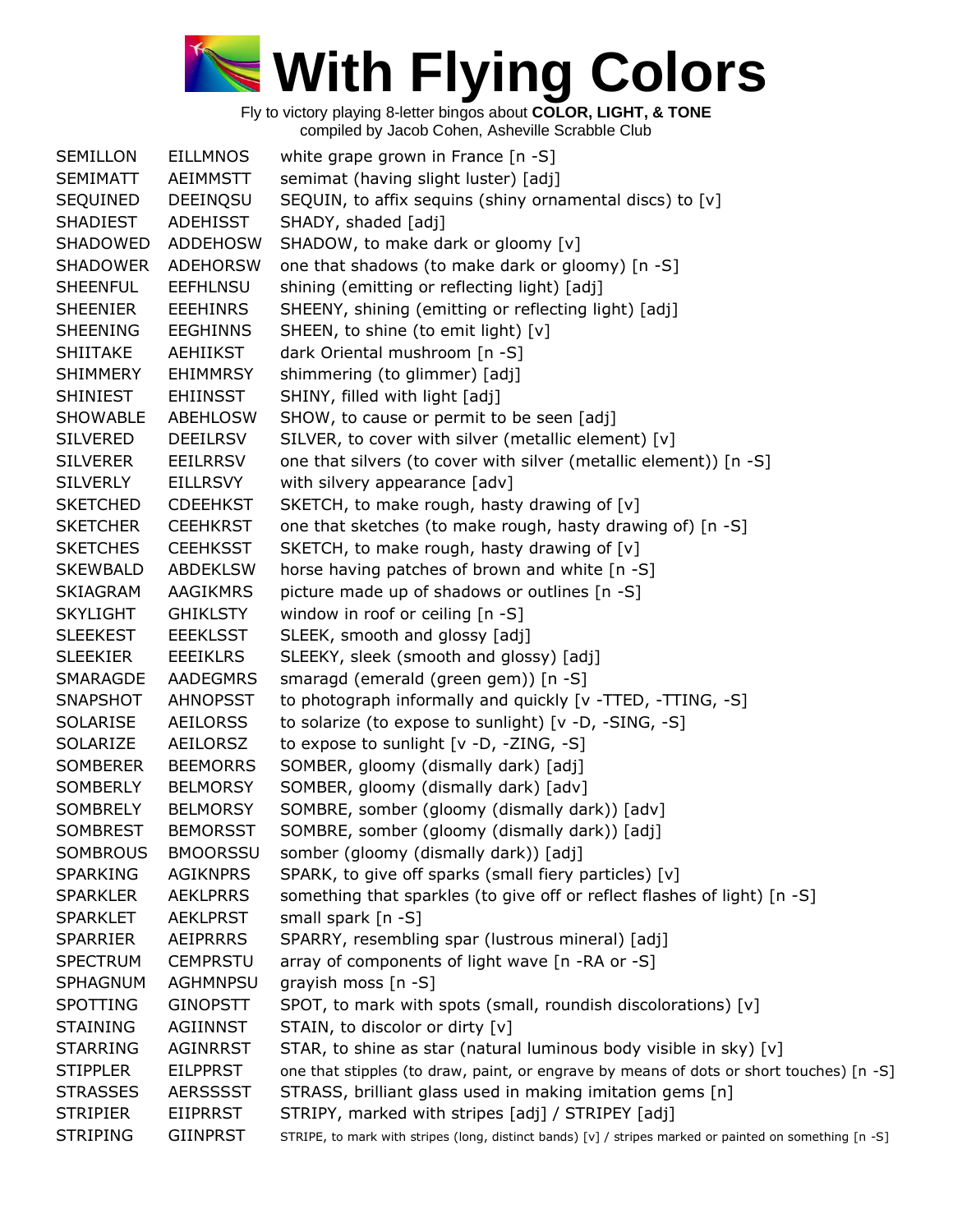

| <b>STROBING</b> | <b>BGINORST</b>                    | process of producing high-intensity flashes of light [n -S] / STROBE [v]                       |
|-----------------|------------------------------------|------------------------------------------------------------------------------------------------|
| <b>SUBDWARF</b> | <b>ABDFRSUW</b>                    | small star of relatively low luminosity [n -S]                                                 |
| <b>SUCCINIC</b> | <b>CCCIINSU</b>                    | pertaining to amber (fossil resin) [adj]                                                       |
| <b>SUNBATHE</b> | ABEHNSTU                           | to take sunbath [v -D, -HING, -S]                                                              |
| <b>SUNBEAMY</b> | ABEMNSUY                           | SUNBEAM, beam of sunlight [adj]                                                                |
| <b>SUNBURST</b> | <b>BNRSSTUU</b>                    | burst of sunlight [n -S]                                                                       |
| <b>SUNGLASS</b> | <b>AGLNSSSU</b>                    | lens for concentrating sun's rays in order to produce heat [n -ES]                             |
| <b>SUNLIGHT</b> | <b>GHILNSTU</b>                    | light of sun [n -S]                                                                            |
| <b>SUNNIEST</b> | <b>EINNSSTU</b>                    | SUNNY, filled with sunlight [adj]                                                              |
| <b>SUNPORCH</b> | <b>CHNOPRSU</b>                    | porch that admits much sunlight [n -ES]                                                        |
| <b>SUNPROOF</b> | <b>FNOOPRSU</b>                    | resistant to damage by sunlight [adj]                                                          |
| <b>SUNSHADE</b> | <b>ADEHNSSU</b>                    | something used as protection from sun [n -S]                                                   |
| <b>SUNSHINE</b> | EHINNSSU                           | light of sun [n -S]                                                                            |
| <b>SUNSHINY</b> | <b>HINNSSUY</b>                    | SUNSHINE, light of sun [adj]                                                                   |
|                 |                                    | <b>T</b> 8s                                                                                    |
| <b>TACHINID</b> | <b>ACDHIINT</b>                    | grayish fly [n -S]                                                                             |
| <b>TACHISME</b> | <b>ACEHIMST</b>                    | tachism (action painting) [n -S]                                                               |
| <b>TACHISTE</b> | <b>ACEHISTT</b>                    | tachist (action painter) [n -S]                                                                |
| <b>TAILLAMP</b> | AAILLMPT                           | light at rear of vehicle [n -S]                                                                |
| <b>TAMARISK</b> | <b>AAIKMRST</b>                    | evergreen shrub [n -S]                                                                         |
| <b>TANNABLE</b> | <b>AABELNNT</b>                    | capable of being tanned [adj]                                                                  |
| <b>TAPENADE</b> | AADEENPT                           | spread made with black olives, capers, and anchovies [n -S]                                    |
| <b>TAPESTRY</b> | AEPRSTTY                           | to decorate with woven wall hangings [v -RIED, -ING, -RIES]                                    |
| <b>TATTOOED</b> | <b>ADEOOTTT</b>                    | TATTOO, to mark skin with indelible pigments [v]                                               |
| <b>TATTOOER</b> | <b>AEOORTTT</b>                    | one that tattoos (to mark skin with indelible pigments) [n -S]                                 |
| <b>TAWNIEST</b> | AEINSTTW                           | TAWNY, light brown [adj]                                                                       |
| <b>TAYBERRY</b> | ABERRTYY                           | dark red fruit that is cross between blackberry and raspberry [n -RIES]                        |
| <b>THIONINE</b> | EHIINNOT                           | thionin (violet dye) [n -S]                                                                    |
| <b>TINCTING</b> | <b>CGIINNTT</b>                    | TINCT, to tinge (to apply trace of color to) [v]                                               |
| <b>TINCTURE</b> | <b>CEINRTTU</b>                    | to tinge (to apply trace of color to) [v -D, -RING, -S]                                        |
| <b>TINGEING</b> | <b>EGGIINNT</b>                    | TINGE, to apply trace of color to [v]                                                          |
| <b>TINTLESS</b> | <b>EILNSSTT</b>                    | lacking color [adj]                                                                            |
| <b>TOASTING</b> | <b>AGINOSTT</b>                    | TOAST, to brown by exposure to heat [v]                                                        |
| <b>TORCHERE</b> | <b>CEEHORRT</b>                    | type of electric lamp [n -S]                                                                   |
| <b>TORCHIER</b> | <b>CEHIORRT</b>                    | torchere (type of electric lamp) [n -S]                                                        |
| <b>TORCHLIT</b> | <b>CHILORTT</b>                    | lighted by torches (poles with burning end) [adj]                                              |
| <b>TRACHYTE</b> | <b>ACEHRTTY</b>                    | light-colored igneous rock [n -S]                                                              |
| <b>TRICOLOR</b> | <b>CILOORRT</b>                    | flag having three colors [n -S]                                                                |
| <b>TRIFOCAL</b> | <b>ACFILORT</b>                    | type of lens (piece of transparent material used in changing convergence of light rays) [n -S] |
|                 |                                    |                                                                                                |
| <b>TURQUOIS</b> | <b>IOQRSTUU</b><br><b>AEIKNSTW</b> | greenish blue gem [n -ES]                                                                      |
| <b>TWANKIES</b> |                                    | TWANKY, variety of green tea [n]                                                               |
| <b>TWILIGHT</b> | <b>GHILTTW</b>                     | early evening light [n -S]                                                                     |
| <b>TWINKLER</b> | <b>EIKLNRTW</b>                    | one that twinkles (to shine with flickering or sparkling light) [n -S]                         |
|                 |                                    | <b>U</b> 8s                                                                                    |
| <b>ULTRARED</b> | ADELRRTU                           | infrared (part of invisible spectrum) [n -S]                                                   |
| <b>UMBERING</b> | <b>BEGIMNRU</b>                    | UMBER, to color with brown pigment [v]                                                         |